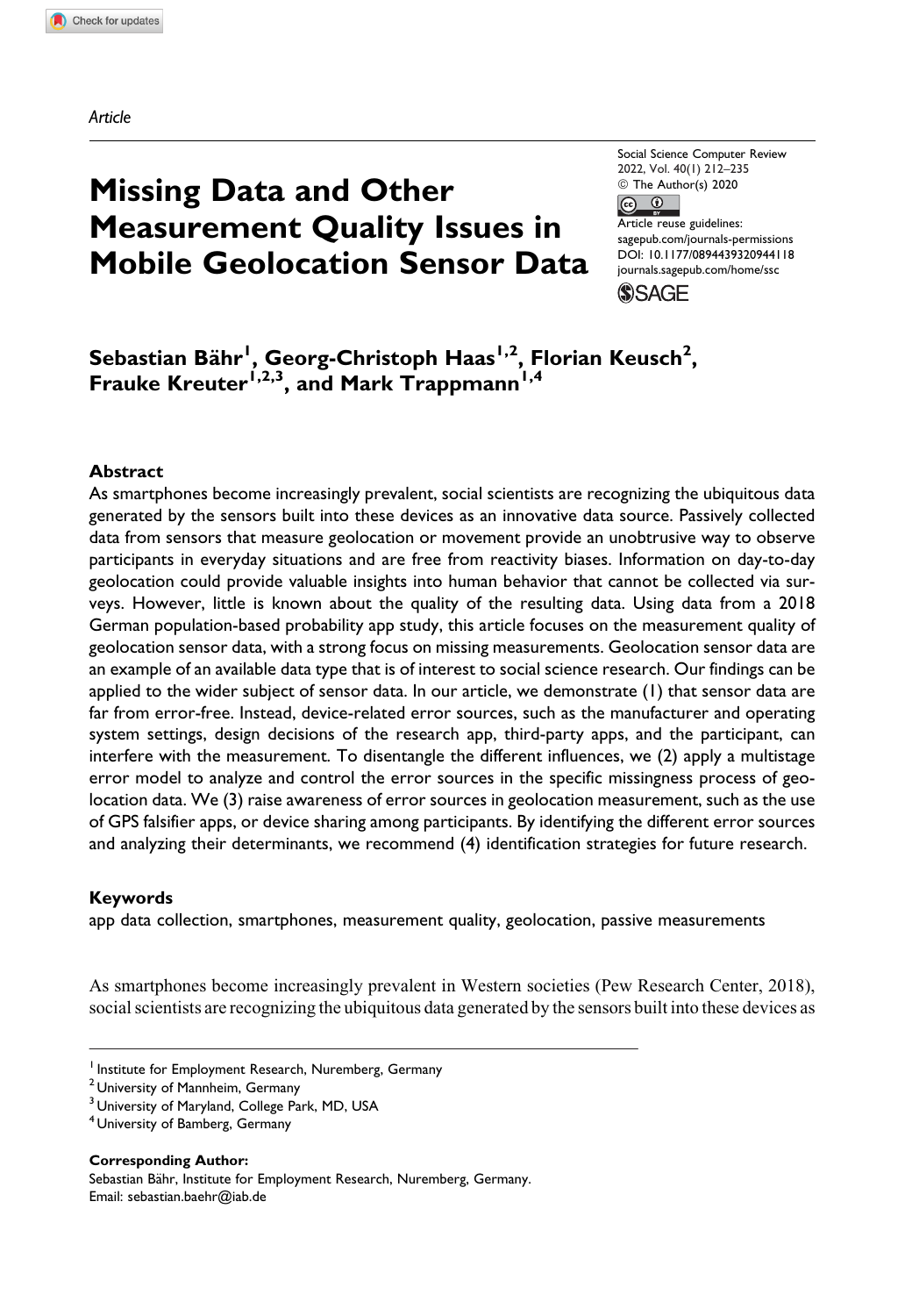an innovative source for behavioral and social research (Raento et al., 2009; Sugie, 2018). Passively collected data from sensors that measure geolocation or movement are hailed because they are allegedly generated "[ $\dots$ ] without any participation or action from the subject" (Onnela & Rauch, 2016, p. 1692). The resulting data are seen as "[ ... ] unobtrusive, naturalistic observational records that reduce the likelihood that participants will behave reactively" (Harari et al., 2017, p. 83). In particular, information on day-to-day geolocation could provide valuable insights into human behavior patterns (Kelly et al., 2013) that cannot be collected via surveys (Nitsche et al., 2012).

However, while the praise is intriguing, little is known about the overall quality of data resulting from smartphone sensors (Jäckle, Gaia, et al., 2019). We address this gap using unique data collected from German smartphone users through a research app (Kreuter et al., 2018). While some previous studies investigate potential coverage and nonresponse bias resulting from differential smartphone ownership and willingness to participate in such research studies (Antoun et al., 2018; Elevelt et al., 2019; Hargittai, 2018; Jäckle, Burton, et al., 2019; Keusch et al., 2020a, 2020b), our research is concerned with the measurement quality of smartphone sensor data. By measurement quality, we mean the absence of measurement error and a high degree of completeness of the data to be measured. Measurement error comprises any deviations of measurement from the true score, where systematic error (bias) is usually distinguished from random error (variance; Miller, 2008). While systematic error leads to biased estimates, random error leads to an increase in the variance of estimates. An assessment of this quality aspect is highly desirable. However, it requires the availability of validation data representing the true score and we can present only partial evidence on this aspect of measurement quality.

The focus of this article is on the second quality aspect, the missingness of data from units that generally participated in the study (called "item nonresponse" in the survey context). Like random measurement error, missing data lead to a loss of efficiency (i.e., an increase in the variance of estimates). If missingness does not occur completely at random, that is, missingness is uncorrelated to its unknown value and all other variables (Rubin, 1976), and the problem is not addressed by adequate methods (e.g., multiple imputations), this leads to additional bias in the estimate.

We focus on geolocation data as an example of a readily available data type that is of interest to a broad range of social science research. Geolocation sensors face technical challenges as environmental (e.g., indoor areas and densely populated urban areas), device, and user-related factors affect the measurement accuracy or the ability of a smartphone to establish geolocation (Blunck et al., 2011; Ranasinghe & Kray, 2018). However, most of these studies are technical tests based on convenience samples. By contrast, our study is based on a sample of the general German population and focuses on various processes resulting in missing data and user-introduced aspects of geolocation measurement quality in smartphone data collection for social science research. Our multistage approach provides insights into the quality of other passive measurements taken from smartphones.

At the first workshop on Mobile Apps and Sensors in Surveys, Couper (2019) called the notion that passively measured sensor data are flawless, "passive fantasy." Aside from issues of selectivity, when inferring from a smartphone-owning participant sample, several factors can potentially influence whether measurements are recorded or valid. For example, built-in sensors from different manufacturers might differ in their measurement quality, different operating system (OS) settings affect geolocating accuracy, third-party apps stop data collection, and participants themselves affect measurements by their handling of the smartphone (e.g., handgrip and walking style; Blunck et al., 2011). However, even ignoring these issues, smartphone sensors might offer a limited perspective of human movement and physical activity. If we assume that some users do not always carry around their devices or turn them off from time to time, then immobility inferred from smartphone data might just represent a device forgotten at home or resting in a desk drawer at work, a purse, or a gym locker (see e.g., Casilari et al., 2016, p. 2).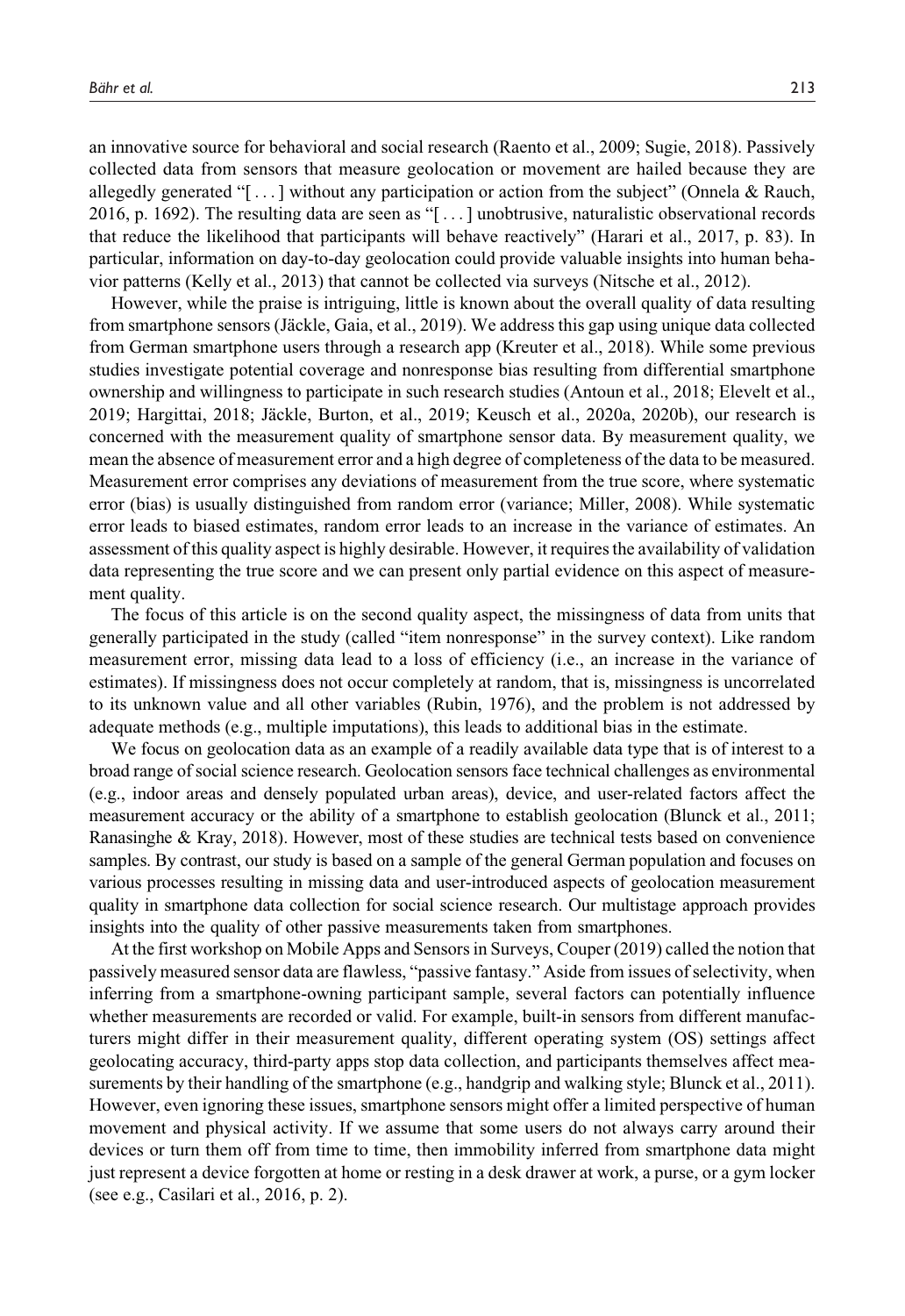| <b>Geolocation measurement scheduled</b> | .              |              | ------------------------ |         |            |
|------------------------------------------|----------------|--------------|--------------------------|---------|------------|
| (1) Device turned off                    | п              |              |                          |         |            |
| (2) No measurement at all                | $\blacksquare$ |              |                          |         |            |
| (3) No geolocation measurement           | п              | <b>ALC N</b> |                          |         | .<br>пπ    |
| (4) Geolocation failed                   | п              | .            | 医血管下垂                    | ------- | пr.        |
| (5) Geocoordinates invalid               | п              | .            | . .<br><b>ALC: YES</b>   |         | m m<br>п п |
| All valid geolocation measurements       | п              | .            |                          |         | m m<br>п п |

Figure 1. A five-stage model of smartphone geolocation data missingness. Note. This figure shows the missingness process. Episodes where the device was turned off $(1)$  will generate missing geolocation data, as do episodes where the research app could not collect any measurements at all (2). For the remaining time, there are episodes where no geolocation measurements were collected (3) despite an otherwise active research app. Even for the times where a measurement was collected, there are several cases, where our attempt at geolocation was unsuccessful (4), leading to missing geocoordinates. Finally, some collected geolocations are invalid (5). In the context of our study, this includes cases of faked geolocations, shared devices, or the use of multiple concurrent devices.

In any given smartphone data collection of geolocation, a significant proportion of the measurements that were designed to be collected will not be successful. This missingness can be caused by intended or unintended user behavior, such as switching off the smartphone or running out of battery, by characteristics of the location (no signal), or by technical problems related to the hardware or OS of the smartphone (e.g., energy-saving modes).

To disentangle this plethora of factors interfering with data quality, we propose a multistage model of geolocation missingness. The proposed model includes general preconditions for data collection (i.e., device being turned on and allowing data collection) and processes specific to geolocation measurement that lead to valid geocoordinates in the context of a study. Each stage of the model is dependent on success in the previous stage, thus allowing us to rule out more general explanations for missingness and to focus on the occurrence of missing data and the duration of gaps in measurement at the current stage. We use data from the IAB-SMART study in Germany (Kreuter et al., 2018) and focus on four groups of explanatory variables: participant characteristics, device hardware, device state, and temporal and spatial context of the measurement.

### A Stage Model of the Missingness of Mobile Geolocation Data

To disentangle the plethora of factors that can interfere with the successful measurement of geolocation on smartphones, we develop a multistage model that—on the first stage—analyzes general missingness processes unspecific to the type of data collected and works its way down to error sources specific to geolocation data.

By distinguishing the different processes, we can model the *occurrence*, defined as the identification of geolocation measurement gaps, and the *extent*, defined as the length of each identified gap in terms of the number of missing geolocation measurements, in each stage separately to avoid confounding effects of the previous stage. The separate modeling of gap occurrence and extent allows for factors to have differential effects on either. With this novel approach, we can systematically learn about the importance of different factors responsible for errors in each stage, which is a prerequisite for strategies to address these missing processes. Figure 1 illustrates the different stages of our multistage model and their effect on geolocation missingness.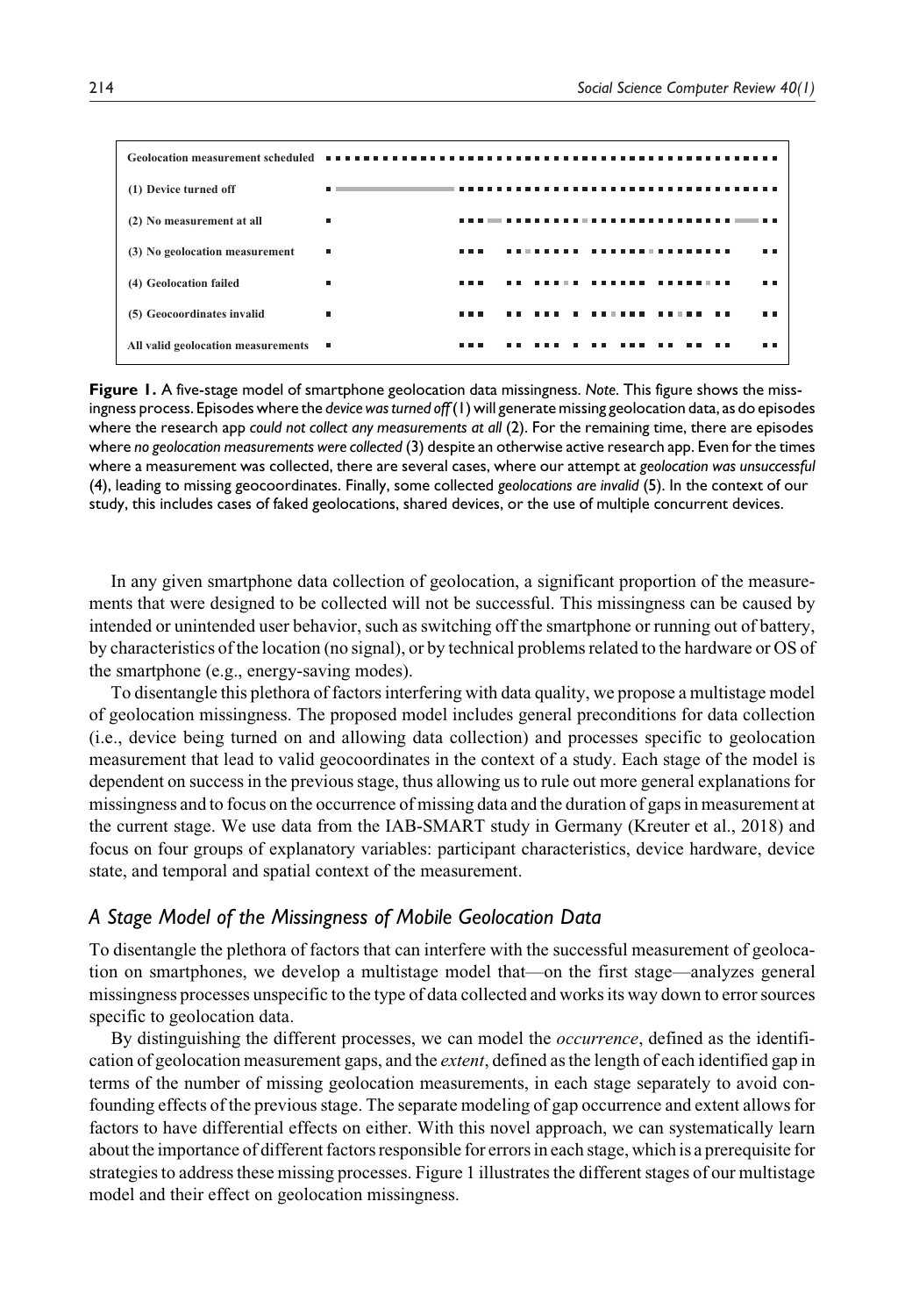The first four stages deal with the missingness of geolocation measurements we obtain, and the results are applicable to all research using geolocation smartphone data. In contrast, Stage 5 focuses on the measurement error of geolocation measurements once the data are collected. While addressing error at these stages is vital, it is to some extent dependent on the individual research aims.

In the first and most general stage, we analyze whether the *device is turned on*  $(1)$  at the scheduled time of a geolocation measurement. If a participant regularly turns off the device, this systematically affects our measurement and inference. Different reasons have been identified for turning off a smartphone: being in quiet locations such as at a university lecture (Ugur  $\&$  Koc, 2015), at night (Chen et al., 2013), coping with overuse and its related problems (Lee et al., 2014), or consciously disengaging from work (MacCormick et al., 2012). Device downtime could also have technical reasons, most prominently when running out of battery. How fast smartphones run out of battery power and are subsequently turned off depends on factors such as the brand, model, and OS of the device (Kongsiriwattana & Gardner-Stephen, 2016; Zhang et al., 2013); the charging patterns of users (Ferreira et al., 2011), how intensively people use their smartphones (Oliver, 2010); what features and sensors of a smartphone are used (Hosio et al., 2016; Metri et al., 2012); and external factors such as outside temperature (Peltonen et al., 2016).

In the second stage, we check whether our app *could collect any measurements at all* (2) from the turned-on device. Energy-saving modes, restrictive permission management by the OS, or even thirdparty task killer apps could prevent an app from collecting data at the time of a scheduled geolocation measurement.

Missingness in the first two stages can also be due to participants temporarily uninstalling our research app. Approximately 12.5% of participants in our study installed the app more than once, so this is a nonnegligible factor driving data missingness in these stages. We control for this factor in our models. For participants who permanently uninstall our app, our analyses use their data only up to the point the app is uninstalled.

In the third stage, we focus on missing *geolocation measurement* (3) given that the device is turned on and the app is actively collecting data. Technical reasons for failed measurement include a low battery level and the availability and strength of GPS, Wi-Fi, and mobile network signals. An additional reason for measurement failure at this stage could be that users may manually disable location tracking in the general smartphone settings.

One could think that the existence of a geolocation measurement is a sufficient condition for substantive analyses. In fact, the existence of a measurement simply means that the app attempted to establish the geographic location of the device at the scheduled time; however, geolocation can fail (4), that is, although a measurement was initiated, a geolocation with no information is recorded. This differs from the third stage, where we miss a geolocation measurement, in that the measurement itself exists, but geographic coordinates are missing. A failure in recording the actual location means none of the built-in methods, GPS, mobile carrier network, Google's built-in Fused Location Provider application programming interface (API) that uses Wi-Fi information, or the cell tower location database could successfully establish geolocation. The main reason for failing to establish geolocation is indoor location(s), where reception depends on the number of walls, the wall material, and the closeness of surrounding buildings (Blunck et al., 2011; Kjærgaard et al., 2010). Also, the device type and OS version determine the quality of the built-in sensors, the computational resources, and the underlying algorithms (Ranasinghe & Kray, 2018, p. 10). User-related factors such as mobility or the placement of the smartphone on the body (Blunck et al., 2011) can also influence the quality of geolocation measurement.

A scheduled measurement that includes actual coordinates might still be *invalid*  $(5)$  for subsequent substantive analyses. For example, sharing devices with others or passing on study invitation codes to other household members makes the mapping of data to the corresponding targeted participant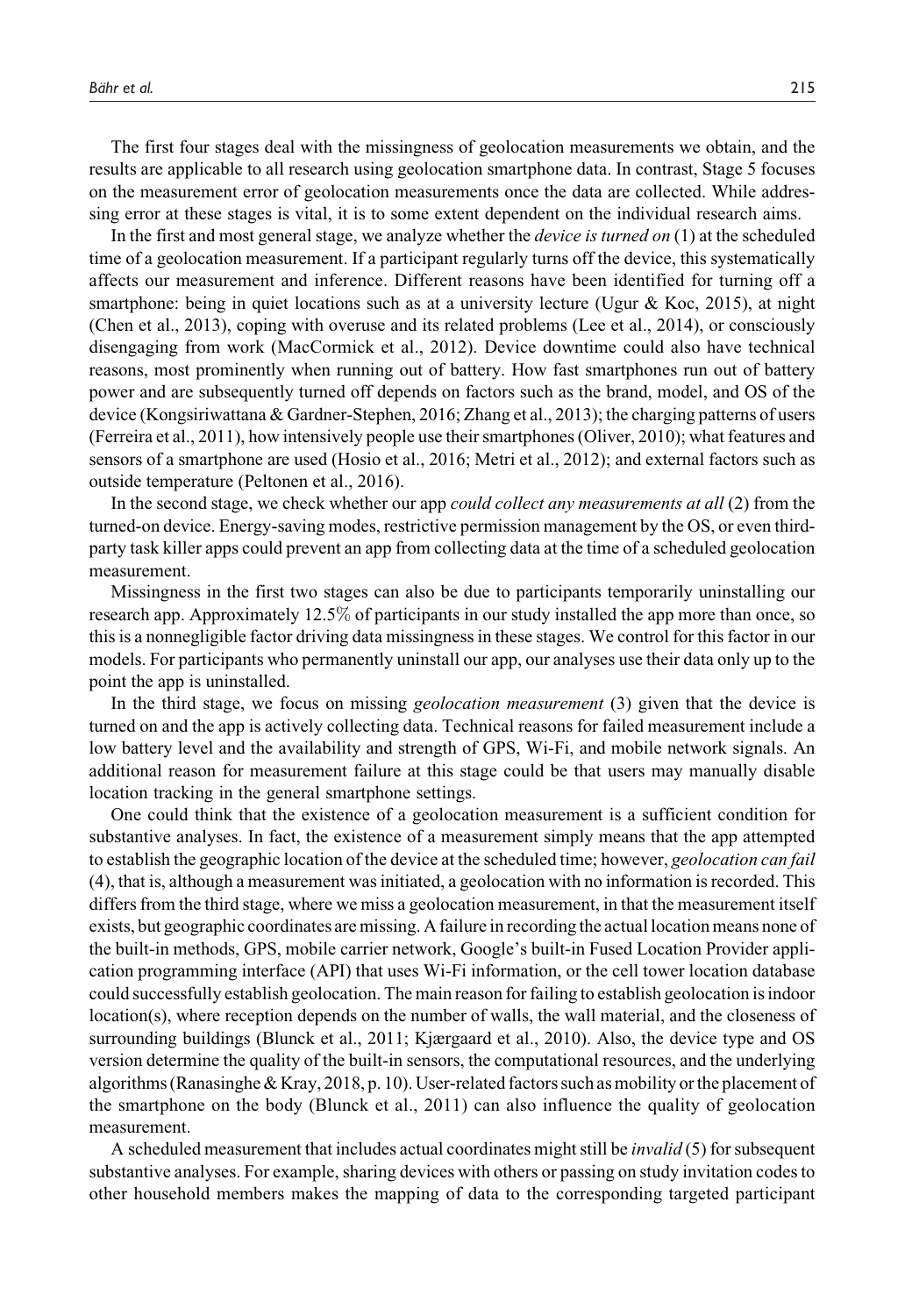impossible. Also, geolocation is a sensitive data type that could encourage participants to falsify their geolocation using third-party apps.

## Data and Methods

We analyze the determinants of each of the five stages, using data from the IAB-SMART study (Kreuter et al., 2018). The following section provides background on the study, details about our variables of interest and the explanatory variables, and finally describes the analytical models.

## The IAB-SMART Study

In January 2018, we invited 4,293 participants of the long-standing German panel study "Labour Market and Social Security" (PASS; Trappmann et al., 2019) to install the IAB-SMART app on their smartphones for 6 months. All invited participants had stated in PASS Wave 11 (2017) that they owned a smartphone with Android Version 4.0 or higher.

To ensure European Union General Data Protection Regulation–compliant sensor data collection, the IAB-SMART app requested consent to five different data collection functions: (1) location and network connectivity data, (2) call and text message logs, (3) phonebook characteristics, (4) activity sensor data, and (5) app usage data. By default, each function was deactivated. Participants needed to provide individual consent for each function and could withdraw consent and stop sensor data collection at any point in time using the app. In addition, we regularly administered in-app surveys during the study period from January to August 2018. Overall, 625 (14.6%) invited sample members downloaded the IAB-SMART app from the app store, went through the installation process, completed the short welcome survey in the app, and could be verified as eligible PASS Wave 11 participants ("verified installers").

As this article is concerned with missing information in geolocation data collection, we focus on the first function of the IAB-SMART app, location and network connectivity data. If active, the function attempted to collect geolocation information using a two-step sampling process. First, to preserve the battery, our app checked whether geolocation already was available in the Android system. This was the case if the system or third-party apps recently had acquired geolocation. This geolocation could be established via GPS, the mobile carrier network, or Wi-Fi via Google's built-in Fused Location Provider API. Only if no current location was available did our app try geolocation using GPS, the mobile carrier network, or a database of known cell tower locations proprietary to our app developer to establish at least a coarse location as a last resort. This second step did not make use of Wi-Fi information because the app developer custom-built this app feature according to one of their default templates, which—for compatibility reasons—only relies on native Android functions.

Each method achieves a different geolocation accuracy: GPS has the highest accuracy (median accuracy: 11 m), followed by the mobile carrier network (median accuracy: 21 m), Wi-Fi (median accuracy: 36 m), and the cell tower database (median accuracy: 967 m). These results are in line with those reported in earlier studies (e.g., Zandbergen, 2009). Except for GPS, the accuracy of geolocations from all methods varies considerably due to outliers with high uncertainty.

For each measurement, the app either recorded available locations or attempted to record the location with the highest accuracy of GPS, carrier network, or the cell tower database. From Table 1, we see that in more than half of all measurements, the carrier network was chosen because this technique offers reasonably precise geolocation without the device having to sync its location with multiple satellites. GPS, as the energetically most demanding option, was the third most frequent mode chosen, followed by Wi-Fi. Even though the cell tower database was used about 15% of the time as a last resort, no geolocation could be established in about 18% of all geolocation measurements. These shares of the different location providers are certainly the result of our two-step method. While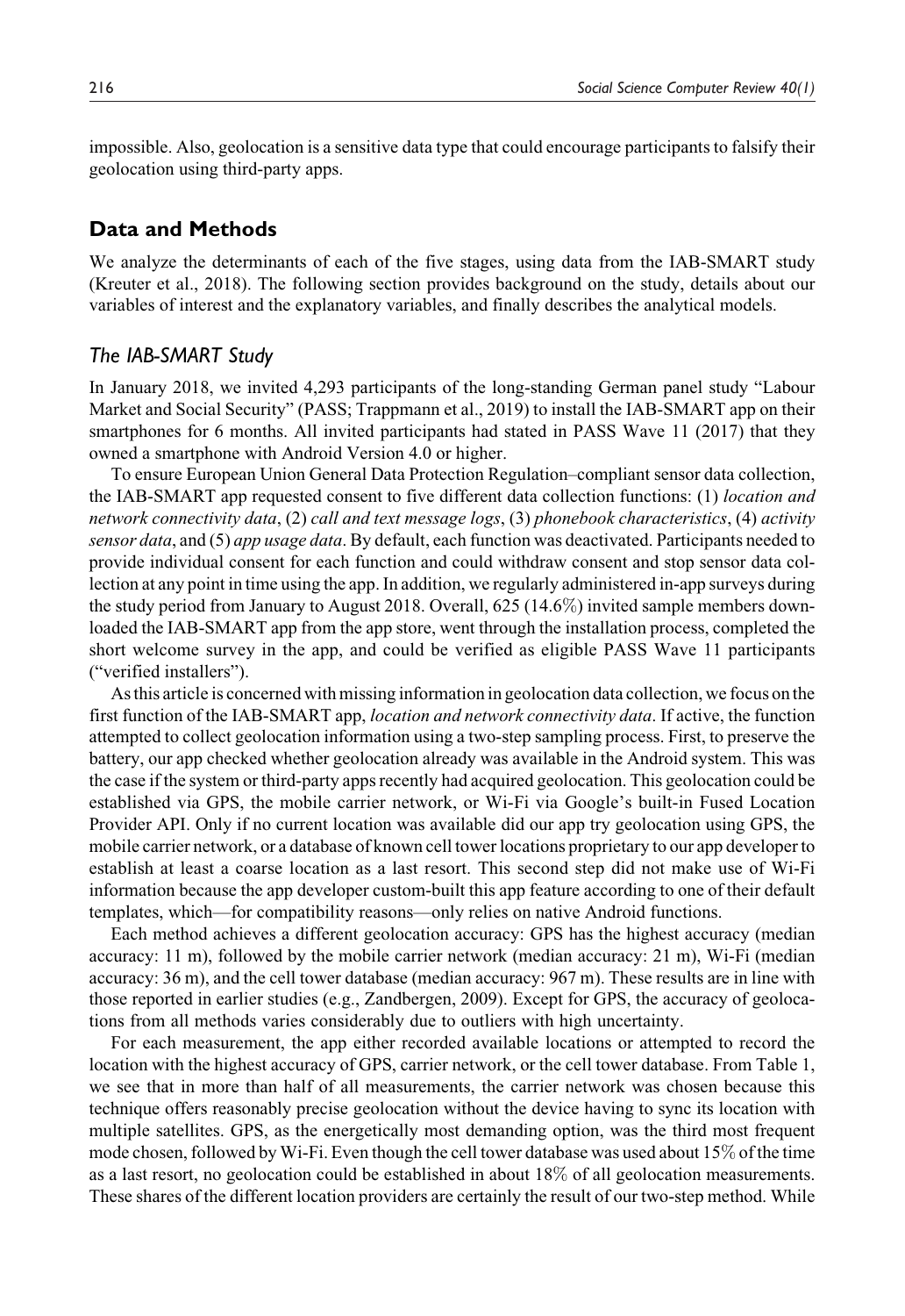|                 |                                                                      |        | Accuracy Vertical/Horizontal<br>(in Meters) |
|-----------------|----------------------------------------------------------------------|--------|---------------------------------------------|
|                 | Geolocation Information Provider % Share of Geolocation Measurements | Median | SD                                          |
| Carrier network | 55.22                                                                | 20.54  | 34,569.30                                   |
| <b>GPS</b>      | 9.54                                                                 | 11.00  | 27.16                                       |

Table 1. Measurement Accuracy by Geolocation Source.

locations based on GPS and the carrier network could be collected in both steps, locations based on Wi-Fi were only recorded if they were already available in the Android system. The developer's cell tower database is an additional source for geolocations in the second step and has certainly provided geolocation in cases where GPS or the carrier network would not have helped.

Wi-Fi 2.77 36.36 519,809.84 Cell tower database 14.75 967.15 4,792.99 Not available  $\qquad \qquad$  17.71  $\qquad \qquad$   $\qquad \qquad$ Total 100.00 19.56 90,737.05

We implemented a 30-min sampling rate to address privacy issues and balance our data needs with battery consumption. Overall, 578 individuals were willing to share their geolocation ("network") and location participants"). To identify gaps in the collection of data, we used every available data source collected during the IAB-SMART study (see below). For our analysis sample, we end up with 88,941,180 measurements from 499 participants, of which 1,031,165 are geolocation measurements. Table A1 in the Appendix displays the selection process of participants from participants of the PASS study to our analysis sample. Coverage and nonresponse analyses are beyond the scope of this article but are reported in the studies of Keusch et al. (2020a, 2020b).

Table 1 shows that even for the times when a measurement was collected, in several cases, geolocation failed (4) leading to missing geocoordinates. This could be a result of our two-step sampling process, where our app relied on GPS or carrier network but not Wi-Fi-information to establish geolocation. Finally, some collected *geocoordinates are invalid* (5). In the context of our study, this includes cases of faked geolocations, shared devices, and—depending on the research question and population—measurements outside of Germany. In our analyses, we separate each missingness process and analyze the occurrence and extent of each process individually, independent from the previous stages.

#### Variables

In the following, we list and briefly describe our variables of interest (the gaps) and the factors we hypothesized to be responsible for the occurrence and extent of the gaps (explanatory variables).

The gaps. Our data consist of measurements and survey responses with precise timestamps and paradata concerning, for example, information on the device, its operational state (i.e., battery level, display state), and the state of the mobile network connection. From these paradata, we create five variables of interest that align with the five stages of our model in Figure 1: (1) turned off devices, (2) no measurements at all, (3) no geolocation measurements, (4) failed geolocation, and (5) invalid geocoordinates. In the Appendix, we provide descriptive statistics for all dependent and independent variables at the participant level (Table A3) and measurement level (Table A4). Figure 2 illustrates the first three measurement gaps, which are related to the absence of scheduled geolocation measurements.

Some gaps in data collection occur naturally or by design. For the purpose of this study, we are interested in only those gaps that lead to a loss of scheduled geolocation measurements. Our planned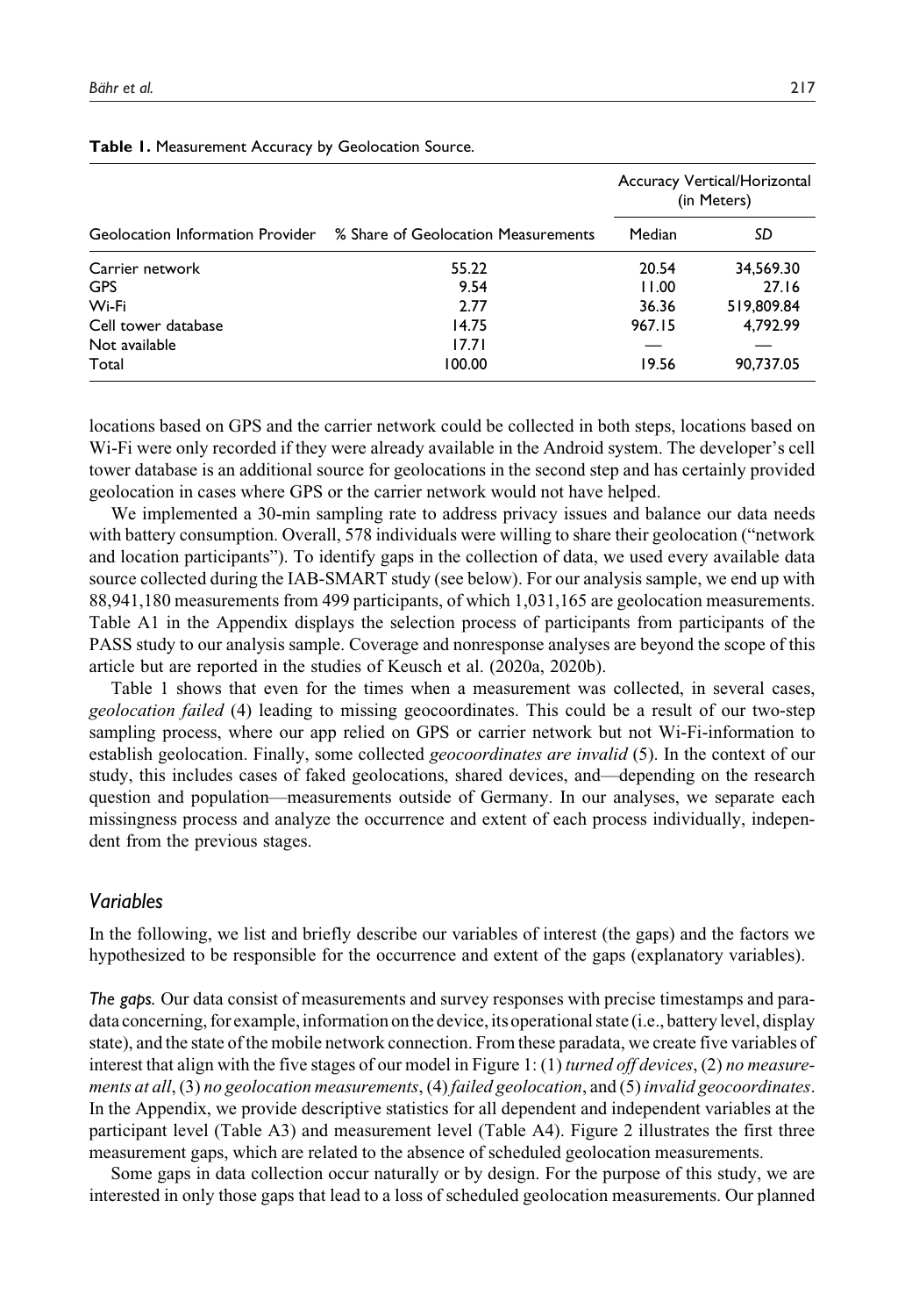

Figure 2. An example of missingness at Stages 1–3. Note. This figure shows the first three missingness processes. Episodes where the device was turned off (1) no data are collected, including no geolocation data. Similarly, there are episodes where the device is on, but the research app could not collect any measurements at all (2). For the remaining time, there are episodes where no geolocation measurement was collected (3) despite an otherwise actively collecting research app.

30-min geolocation sampling rate is satisfied, with a median actual sampling rate of approximately 30.7 min. However, the mean of 63.24 min and its standard deviation of 1,155.18 min point to considerable variation in the extent of gaps, which could be due to on-device processes that delay the geolocation measurement or device downtimes. Therefore, we choose a conservative measure to consider a geolocation measurement to be lost, namely, when the gap between two geolocation measurements is equal to or exceeds 60 min. In this way, we can be sure that at least one additional geolocation measurement was scheduled but is missing. Doing so, we analyze only a subgroup of all actual measurement gaps: Approximately 12% of all gaps between geolocation measurements are at least 60 min.

We identify  $(1)$  turned off devices from the information of the last device start. The span from the last time the IAB-SMART app could collect data until the recorded restart time constitutes the turned off device episode. We combine all data collected by the IAB-SMART app into a single data set, where each measurement episode and turned off device episode are represented as a data row with start and end time stamps.

This data structure provides an overview not only of the sequence of measurements but also the gaps in the collection of any data. From these gaps, we generate our second variable of interest, (2) no measurements at all. These gaps also constitute data rows, creating a gapless data set (at the 1-second level) from the first to the last observation of each participant.

We next identify (3) no geolocation measurements using the interval between location measurements. We define all intervals with a duration of at least 60 min as problematic and flag them as gaps. To rule out turned off devices and gaps in general data collection as explanations, we consider only the intervals between two location measurements where other measurements (e.g., app use data or activity sensor data) were collected.

Even if the app triggers a geolocation measurement as planned, this does not ensure that the geolocation, that is, the identification of the geographic location, was actually successful. In such a case, the information on longitude and latitude would be missing in our data set. According to Google (2019b), failed geolocations should rarely occur and is mainly due to disabled location in the device settings. However, in our study, 17.5% of all location measurements contain missing longitude and latitude coordinates. We identify such cases as (4) geolocation failed. Compared to (3), the difference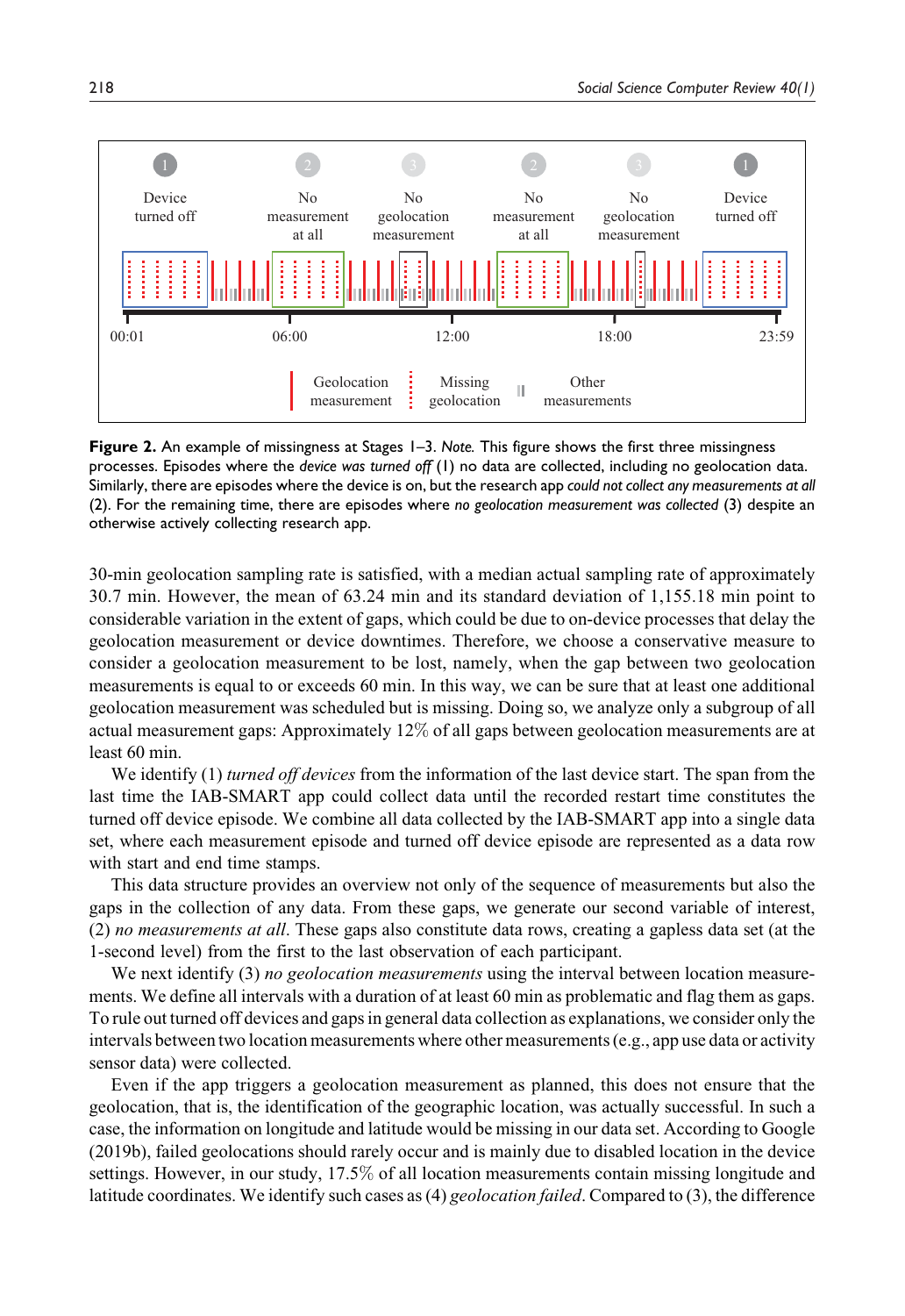is that in (4), we did initiate a geolocation measurement as planned, nonetheless, the data are missing because of failed geolocating.

Finally, having collected functioning location data, it is possible that the  $(5)$  *coordinates are invalid* for use in substantive analyses, for example, when participants falsify their real location with thirdparty apps, pass on their invitation code to other people, share their device with others, or use more than one device with the research app installed. We obtained the information on device sharing from an in-app survey at the end of the study period. Participants who shared their device with others for more than 10 cumulative days over the study period, we define as problematic because the passively measured data cannot be attributed with certainty to the targeted participant (see Table A2 for details on the reasons for device sharing). From the paradata on device type, we could infer concurrent installations on multiple devices. We gained information on location faking from analyzing the app use data of participants. The use of apps that falsify the geolocation disqualifies the use of the participants' data. We identify approximately 2.6% of all available geolocations as potentially invalid for substantial analysis.

The explanatory variables. We group the explanatory variables into four major lines of explanation: First, we use a set of sociodemographic variables consisting of age, gender, household size, and employment status of the participant. These variables were surveyed during the IAB-SMART study period and supplemented with information from the PASS survey. For the models of Stages (1) through (4), we also control for participants with invalid measurements due to behavior such as device sharing, having the app installed on multiple devices, and location faking. Because the frequency of each of these behaviors is low, we group these participants together and call them "problematic participants." By including an indicator for these participants, we can parse out the effect of problematic behavior, freeing the other coefficients from its influence. At the same time, we gain at least summary insights into the direction of bias by this behavior from the coefficient of the indicator variable itself.

Second, we use a set of variables with information about the device hardware. The variables include the device manufacturer to account for device quality and user interface. We choose Samsung as the reference category because it is by far the largest manufacturer of smartphones in our data. We also control for the Android OS version, which provides an indication of the age of the device and the quality of algorithms for battery optimization and geolocating. In addition, newer Android versions contain more restrictive energy management systems that could prevent our app from collecting data in the background (e.g., Google, 2019a). The number of CPU cores and the size of the device's RAM control for the computational resources that influence system stability.

Third, we add a set of variables on the state of the device at the time of measurement. This includes battery status and level as important indicators for energy-saving modes, which restrict the data collection, to prevent the device from powering down. For the same reasons, we monitor whether task manager or task killer apps are being used before the gaps occur. The display state provides information about system-initiated doze modes and user-activated power saving modes. We also control for temporary uninstallation of our research app and temporary revoking of geolocation permissions because both factors provide unique explanations for geolocation missingness. All these factors can impede measurement and could be attributed to technical issues or user behavior.

Fourth, we consider the spatial and temporal context of the measurement. We control for activated roaming, mobile network location outside of Germany, and geolocation measurement outside of Germany to indicate stays in border regions or abroad that could interfere with the geolocation measurement. We use the last known location provider to establish the quality of measurement. Controlling for the time dimensions (weekday or weekend and time of day) enables analysis of behavioral patterns, such as switching off devices at night or during work hours.

Not every measurement source provides all paradata (e.g., on the device information or the device state), we, therefore, imputed missing values in two ways. We imputed time-constant information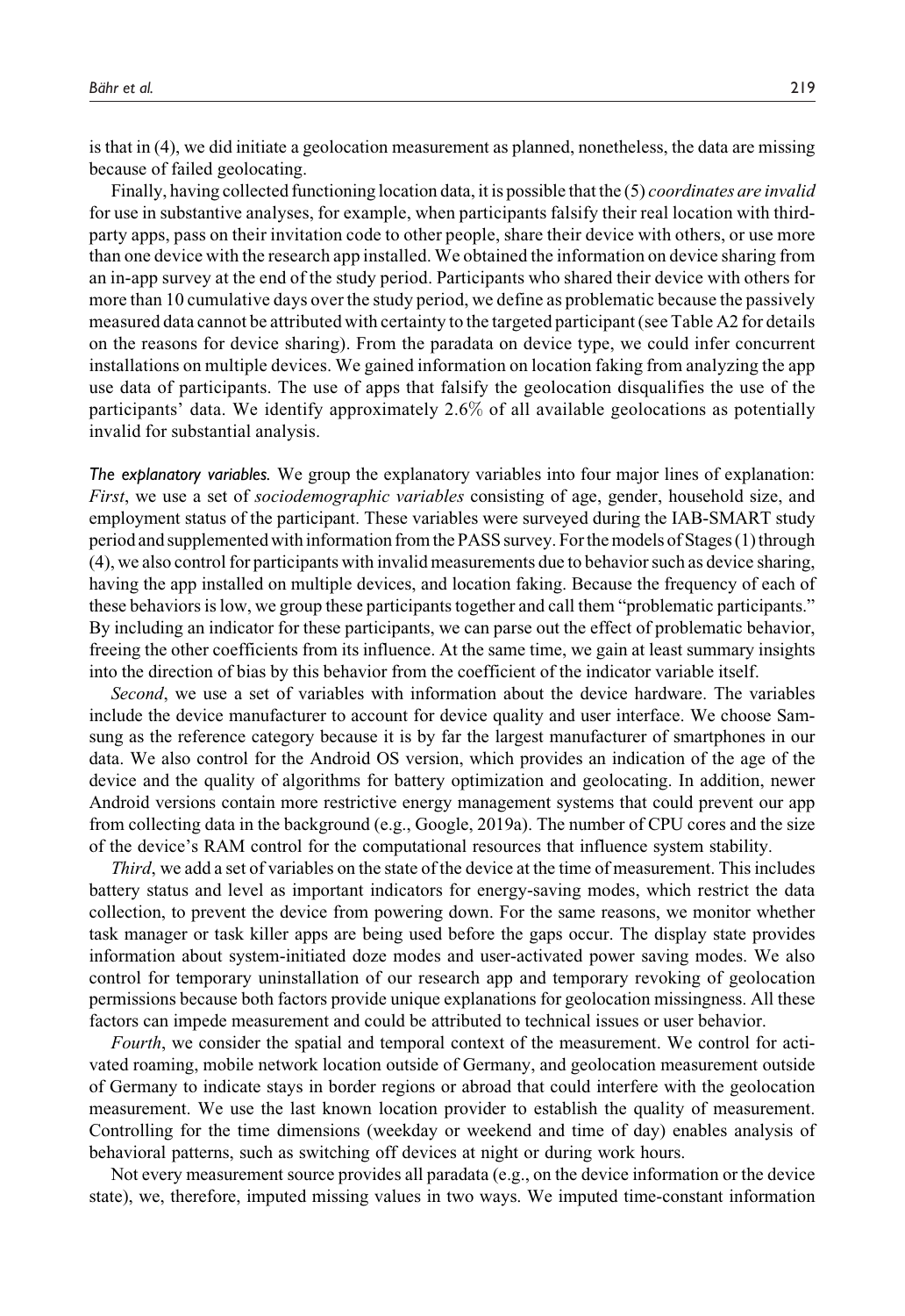

Figure 3. Analytical strategy for missingness at Stages 1–3.

(such as the device maker, RAM, etc.) with nonmissing preceding values if they were in accordance with the following non-missing information. For time-varying information (e.g., the battery level), we interpolated from values before and after the missing information. Including more elaborated imputation models in this complex set would exceed the scope of this article.

#### Models

For each of the Outcomes (1)–(3), we generate a variable identifying (a) the occurrence of such gaps and (b) their extent as a variable counting the number of geolocation measurements that are missing in each of these identified gaps. Figure 3 displays the analytical strategy for predicting the occurrence of the geolocation measurement due to one of the first three mechanisms. We use the measurement taken immediately before the gap occurred to inform us about the device state and the spatial and temporal context of the device when the gap occurred.

While the first three outcomes deal with the absence of geolocation measurements, that can span multiple planned measurements, *failed geolocation* (4) occurs only in existing measurements. Therefore, we analyze only the occurrence of this missingness. Measurement error due to *invalid coordinates* (5) is a collection of problematic behavior, which is heterogeneous, and the individual components rarely occur. We, therefore, limit ourselves to a descriptive presentation to inform future research.

Although our dependent variables deviate from the prerequisites of the linear model in that they are either binary outcomes or count variables, we follow the arguments of Angrist and Pischke (2009, p. 197) and Breen et al. (2018, p. 51) and provide all results as linear regression estimates since they are simple to compute, easily interpreted as marginal effects, and comparable across studies.<sup>1</sup>

We include all explanatory variables that are not fixed over the study period as lags; thus, we consider the information from the measurement that immediately precedes the gap. In addition to the mentioned controls, we include indicator variables for the data permissions and data sources to capture the effects of varying smartphone use intensity and varying numbers or types of permissions on the frequency and extent of gaps. To provide a comparative overview, we use the same model specification on the occurrence (Models 1, 3, 5, 7 in Table 2) and extent (Models 2, 4, 6 in Table 2) of all gap phenomena.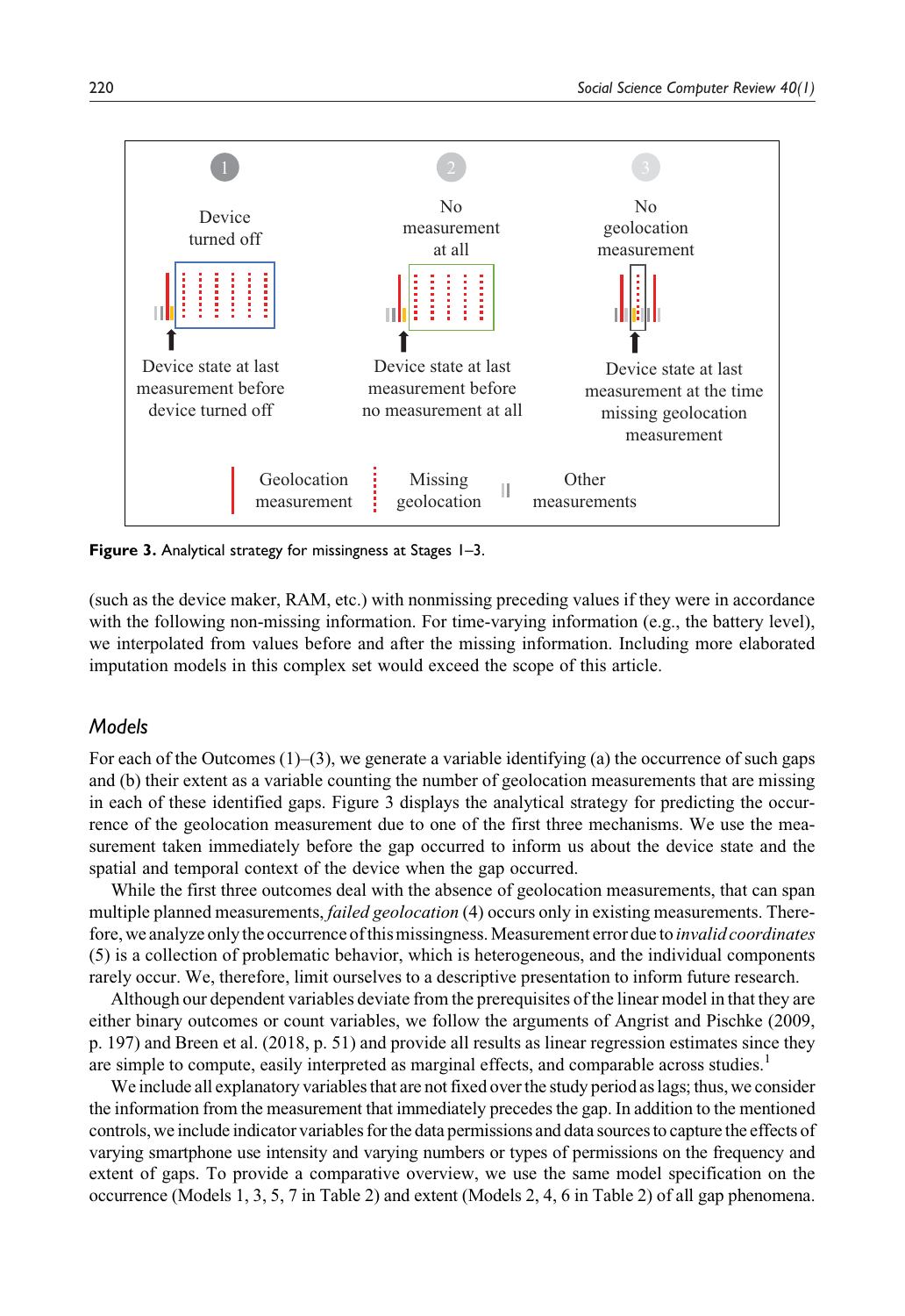| Table 2. Multivariate Results. |                                                                                                                                                                                                                                                                                                                                                         |                                                                                                                                                                                                                                                                                                                                                                                                                    |                                                                                                                                                                                                                                                                                                                                                                                                                               |                                                                                                                                                                                                                                                                                                                                                                                                                |                                                                                                                                                                                                                                                                                                                                                                                                       |                                                                                                                                                                                                                                                                                                                                                                                    |                                                                                                                                                                                                                                                                                                                                                                                                                                 |                                                                                                                                                                                                                                                                                                                                                                                                                                              |
|--------------------------------|---------------------------------------------------------------------------------------------------------------------------------------------------------------------------------------------------------------------------------------------------------------------------------------------------------------------------------------------------------|--------------------------------------------------------------------------------------------------------------------------------------------------------------------------------------------------------------------------------------------------------------------------------------------------------------------------------------------------------------------------------------------------------------------|-------------------------------------------------------------------------------------------------------------------------------------------------------------------------------------------------------------------------------------------------------------------------------------------------------------------------------------------------------------------------------------------------------------------------------|----------------------------------------------------------------------------------------------------------------------------------------------------------------------------------------------------------------------------------------------------------------------------------------------------------------------------------------------------------------------------------------------------------------|-------------------------------------------------------------------------------------------------------------------------------------------------------------------------------------------------------------------------------------------------------------------------------------------------------------------------------------------------------------------------------------------------------|------------------------------------------------------------------------------------------------------------------------------------------------------------------------------------------------------------------------------------------------------------------------------------------------------------------------------------------------------------------------------------|---------------------------------------------------------------------------------------------------------------------------------------------------------------------------------------------------------------------------------------------------------------------------------------------------------------------------------------------------------------------------------------------------------------------------------|----------------------------------------------------------------------------------------------------------------------------------------------------------------------------------------------------------------------------------------------------------------------------------------------------------------------------------------------------------------------------------------------------------------------------------------------|
|                                |                                                                                                                                                                                                                                                                                                                                                         |                                                                                                                                                                                                                                                                                                                                                                                                                    | (1) Device Turned Off                                                                                                                                                                                                                                                                                                                                                                                                         |                                                                                                                                                                                                                                                                                                                                                                                                                | (2) No Measurement at All                                                                                                                                                                                                                                                                                                                                                                             | 3) No Geolocation Measurement                                                                                                                                                                                                                                                                                                                                                      |                                                                                                                                                                                                                                                                                                                                                                                                                                 | Geolocation<br>(4) Failed                                                                                                                                                                                                                                                                                                                                                                                                                    |
| Measurement Due to             | Dependent Variables: Gap in Geolocation                                                                                                                                                                                                                                                                                                                 | Occurrence<br>Model<br><b>ASC</b>                                                                                                                                                                                                                                                                                                                                                                                  | Extent<br>Model 2<br>D/SE                                                                                                                                                                                                                                                                                                                                                                                                     | Occurrence<br>Model 3<br>P\SE                                                                                                                                                                                                                                                                                                                                                                                  | Model 4<br>Extent<br>P\2E                                                                                                                                                                                                                                                                                                                                                                             | Occurrence<br>Model 5<br><b>ASR</b>                                                                                                                                                                                                                                                                                                                                                | Model 6<br>Extent<br>PISE                                                                                                                                                                                                                                                                                                                                                                                                       | Occurrence<br>Model 7<br><b>ASC</b>                                                                                                                                                                                                                                                                                                                                                                                                          |
| Device hardware                | Employment status ref. inactive<br>Employed<br>Unemployed<br>Problematic participant behavior<br>Android OS version Ref.<br>Device manufacturer ref.<br>Device no. CPU cores<br>Sociodemographics Age-group ref. 30–49<br>18–29<br>Size of household<br>Device RAM<br>Samsung<br>HTC<br>Huawei<br>LG Coter<br>Motorola<br>Other<br>Sony<br>Female<br>\$ | $-0.007***00.002$<br>(0.002)<br>$-0.006$ $(0.004)$<br>0.004(0.003)<br>0.001 (0.002)<br>0.000 (0.002)<br>0.001 (0.003)<br>0.000 (0.005)<br>(0.005)<br>(0.003)<br>$-0.004$ (0.004)<br>$-0.006***00.002$<br>$-0.017*0.008$<br>$-0.001$ (0.003)<br>$-0.001$ (0.002)<br>0.001 (0.001<br>(0.001)<br>0.001 (0.001<br>$-0.003 * 0.001$<br>$-0.006*$<br>$-0.003$<br>$-0.020***$<br>Ref.<br>Ref.<br>Ref.<br>$-0.001$<br>Ref. | 1.902 (12.558)<br>$34.875*$ (17.482)<br>70.558* (31.964)<br>$-10.378(10.303)$<br>42.453 (22.430)<br>8.524 (10.305)<br>(16.052)<br>(19.666)<br>27.299 (38.167<br>$-1.057(14.210)$<br>93.945** (34.620)<br>$4.003(19.666)$<br>-7.973 (7.418)<br>$-3.459(5.995)$<br>(1.395)<br>$-4.385(7.311)$<br>6.968 (9.077)<br>7.194 (5.793)<br>5.664 (6.070)<br>$-5.339* (2.421)$<br>Ref.<br>103.989***<br>Ref.<br>$-0.139$<br>Ref.<br>Ref. | 0.029 (0.036)<br>$-0.025* (0.010)$<br>$-0.035*$ (0.015)<br>$-0.122***$ $(0.022)$<br>$-0.028(0.019)$<br>0.005 (0.008)<br>$-0.047(0.025)$<br>$-0.010(0.010)$<br>$-0.168$ $*2.00$<br>$-0.056***$ $(0.014)$<br>$-0.020***00000$<br>$-0.004(0.006)$<br>0.001 (0.003)<br>$-0.001$ $(0.002)$<br>$-0.009$ (0.011)<br>0.006(0.007<br>0.015 (0.011<br>0.001 (0.007<br>$-0.123***$ (0.021<br>Ref.<br>Ref.<br>Ref.<br>Ref. | 5.787* (2.566)<br>$5.944** (2.034)$<br>$-0.138(0.108)$<br>0.875 (0.552)<br>$-0.291(0.660)$<br>(1.014)<br>0.879 (0.773)<br>0.033 (0.433)<br>0.068(0.517)<br>0.135(0.383)<br>0.308(0.165<br>(1.613)<br>0.034(0.307)<br>(0.307)<br>1.930* (0.747<br>$2.420***$ (0.495<br>$-1.819***$ (0.581<br>2.813 (2.347<br>$-2.357***$ (0.77)<br>Ref.<br>Ref.<br>Ref.<br>٦e<br>Ref<br>2.224(<br>$-1.651$<br>$-0.591$ | 0.000 (0.000<br>0.000 (0.002<br>$0.001 * 0.001$<br>$0.000 (0.000)$<br>0.000 (0.000<br>0.002 (0.002<br>$-0.005*00.002$<br>(0.000)<br>0.000 (0.001)<br>0.001 (0.001)<br>$0.002*00.001$<br>0.000 (0.001<br>0.000 (0.001<br>(0.001)<br>0.001 (0.001<br>0.000 (0.001<br>0.00   0.00<br>0.000 (0.001<br>$\overline{0}$<br>$-0.002*$<br>0.000<br>Ref.<br>Ref.<br>Ref.<br>Ref.<br>$-0.001$ | 1.202 (1.746)<br>0.227 (0.399)<br>1.298<br>(2.125)<br>(1.712)<br>$-1.645(2.646)$<br>$\overline{1.105}$<br>$-0.003$ (0.205)<br>$-0.580(1.375)$<br>(1.004)<br>$-1.207(0.954)$<br>(1.452)<br>4.948 (3.233)<br>1.874<br>l.189)<br>(1.355)<br>$-0.144(0.606)$<br>3.718 (2.707<br>1.270<br>Ref.<br>$-0.885$<br>Ref.<br>$-2.801($<br>(946)<br>3.273 (<br>Ref.<br>$-0.822$<br>$2.826*$<br>$-0.217$<br>$-2.534($<br>$2.864**$<br>3.944** | $\begin{array}{c} 0.000 & (0.015) \\ -0.009 & (0.010) \end{array}$<br>0.003 (0.003)<br>(0.009)<br>0.000 (0.005<br>$-0.014(0.059)$<br>$-0.026(0.018)$<br>(0.013)<br>0.044 (0.108)<br>0.031 (0.030)<br>$0.027*00.013$<br>(0.022)<br>$(0.041)$<br>$(0.054)$<br>(0.030)<br>0.018 (0.017<br>$-0.001$ (0.0-1<br>0.014(0.03)<br>$-0.003$ (0.01)<br>$-0.006$<br>$-0.007$<br>$0.05***$<br>$-0.026$<br>0.071(<br>0.008<br>Ref.<br>Ref.<br>Ref.<br>Ref. |
|                                |                                                                                                                                                                                                                                                                                                                                                         |                                                                                                                                                                                                                                                                                                                                                                                                                    |                                                                                                                                                                                                                                                                                                                                                                                                                               |                                                                                                                                                                                                                                                                                                                                                                                                                |                                                                                                                                                                                                                                                                                                                                                                                                       |                                                                                                                                                                                                                                                                                                                                                                                    |                                                                                                                                                                                                                                                                                                                                                                                                                                 | (continued)                                                                                                                                                                                                                                                                                                                                                                                                                                  |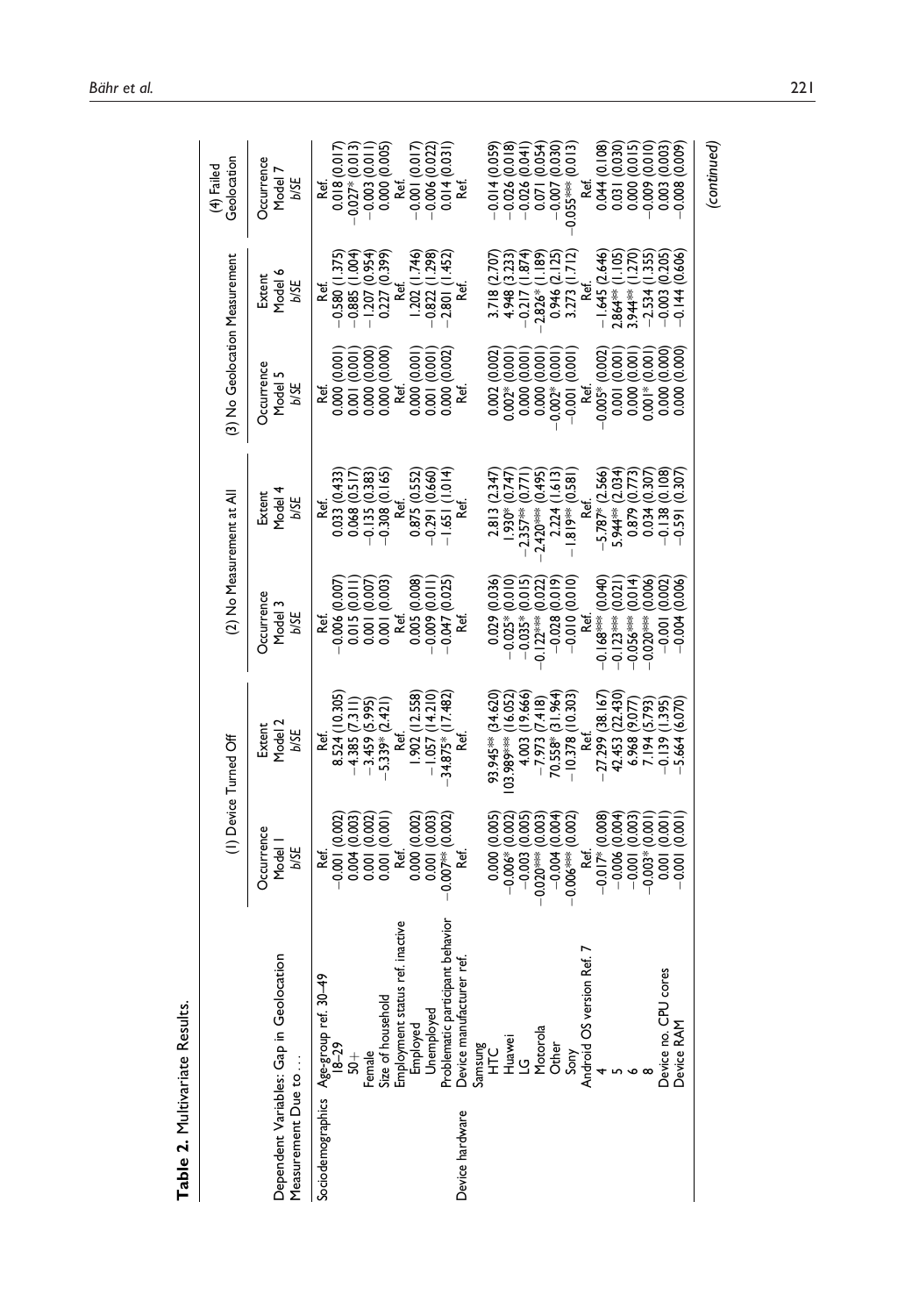| Table 2. (continued) |                                                                                                                                                               |                                                                      |                                                                   |                                                                       |                                                                 |                                                                                 |                                                        |                                                                                                        |
|----------------------|---------------------------------------------------------------------------------------------------------------------------------------------------------------|----------------------------------------------------------------------|-------------------------------------------------------------------|-----------------------------------------------------------------------|-----------------------------------------------------------------|---------------------------------------------------------------------------------|--------------------------------------------------------|--------------------------------------------------------------------------------------------------------|
|                      |                                                                                                                                                               |                                                                      | (I) Device Turned Off                                             |                                                                       | (2) No Measurement at All                                       | 3) No Geolocation Measurement                                                   |                                                        | Geolocation<br>(4) Failed                                                                              |
| leasurement Due to   | Dependent Variables: Gap in Geolocation                                                                                                                       | Occurrence<br>Model<br><b>ASC</b>                                    | Extent<br>Model 2<br>P\2E                                         | Occurrence<br>Model 3<br>ЫŒ                                           | Model 4<br>Extent<br><b>P/SE</b>                                | Occurrence<br>Model 5<br>ЫSE                                                    | Model 6<br>Extent<br><b>PISE</b>                       | Occurrence<br>Model 7<br><b>ASC</b>                                                                    |
| Device state         | Lag geodata collection<br>temporarily revoked                                                                                                                 | (60000)                                                              | 44.525 (32.060)                                                   | $0.464***$ (0.086)                                                    | 232.699 (223.6 II)                                              |                                                                                 |                                                        | $-0.076(0.063)$                                                                                        |
|                      | active<br>Lag app temporarily uninstalled<br>Lag task killer/manager app active<br>Lag power save mode enabled<br>Lag device display state ref.               | $0.506***$ (0.084)<br>0.021 (0.056)<br>0.001 (0.004)<br>Ref.         | 692.253* (285.790)<br>$-33.096(25.109)$<br>5.130 (7.644)<br>٦e.   | 0.006(0.014)<br>$-0.253***$ (0.058)<br>Ref.                           | 0.955 (8.055)<br>0.970 (0.707)<br>٦e.                           | $-0.055***(0.003)$<br>$-0.005***0.001)$<br>Ref.                                 | 0.982(1.085)<br>.<br>مخ                                | $-0.004(0.014)$<br>$-0.058***00.017$<br>$0.602***$ $(0.077)$                                           |
|                      | Display on<br>Doze                                                                                                                                            | $-0.009***0.002)$<br>$-0.002(0.002)$<br>$-0.006$ **** $(0.001$       | $-1.803(7.691)$<br>$-10.802(7.018)$<br>$16.192**$ (5.631)         | $-0.020^{*}(0.008)$<br>$0.086***$ (0.009)<br>$0.005$ ( $0.005$ )      | $-3.139*** (0.595)$<br>$-3.343***$ (0.586)<br>$-4.488***$ (0.61 | $-0.002***$ (0.000)<br>$0.003***$ (0.001<br>$-0.003***$ (0.001                  | $0.658(1.962)$<br>$-0.577(1.091)$<br>0.284(0.584)      | (0.028)(0.020)<br>$-0.015(0.013)$<br>0.004(0.005)                                                      |
|                      | Doze suspend<br>Lag battery status ref. full<br>Lag battery status ref. full<br>Discharging<br>Discharging<br>Not charging<br>$0\%-20\%$<br>20%<br>20%<br>20% | (0.003)(0.003)<br>$0.004***$ $(0.001)$<br>0.003*** $(0.001)$<br>Ref. | $-57.614* (27.394)$<br>$-1.190(11.842)$<br>4.405 (12.416)<br>kef. | $0.05$ <sup>***</sup> (0.004)<br>$0.105***$ $(0.006)$<br>0.0017<br>٦e | $3.277*** (0.436)$<br>0.287(1.076)<br>315*** (0.361<br>Ref.     | $-0.001$ *** $-0.000$<br>$-0.001*00.000$<br>$-0.001$ (0.001<br>Ref.             | 6.748 (5.373)<br>1.929 (1.318)<br>0.693 (1.821<br>kef. | $\begin{array}{c} -0.003~(0.007)\ 0.012~(0.019)\ \mathsf{Ref.} \end{array}$<br>$-0.004(0.006)$<br>Ref. |
|                      | $-100\%$                                                                                                                                                      | $0.029***$ $(0.004)$<br>$0.003**$ $(0.001)$<br>Ref.                  | $-21.559***$ (5.400)<br>$-7.781*$ (3.719)<br>Ref.                 | $0.159*** (0.006)$<br>$0.011**$ (0.003)<br>kef,                       | $-0.205(0.547)$<br>$-0.646(0.412)$<br>Ref.                      | $0.064***$ (0.005)<br>Ref.                                                      | 489 (1.892)<br>0.089 (0.796)<br>Ref.                   | $\begin{array}{c} -0.006 & (0.006) \\ 0.013** & (0.005) \end{array}$                                   |
|                      |                                                                                                                                                               | $-0.001* (0.000)$<br>0.000 (0.001                                    | 2.919 (5.955)<br>$-3.626(4.843)$                                  | $0.007* (0.003)$<br>0.003(0.002)                                      | $1.057***(0.204)$<br>$-0.905***$ (0.181                         | $\begin{array}{c} 0.001** (0.000)\ 0.000 (0.0000)\ 0.000 (0.0000)\ \end{array}$ | $-0.571(0.653)$<br>$-0.189(0.663)$                     | (0.002)<br>$0.008** (0.003)$<br>0.003                                                                  |
|                      |                                                                                                                                                               |                                                                      |                                                                   |                                                                       |                                                                 |                                                                                 |                                                        | (continued)                                                                                            |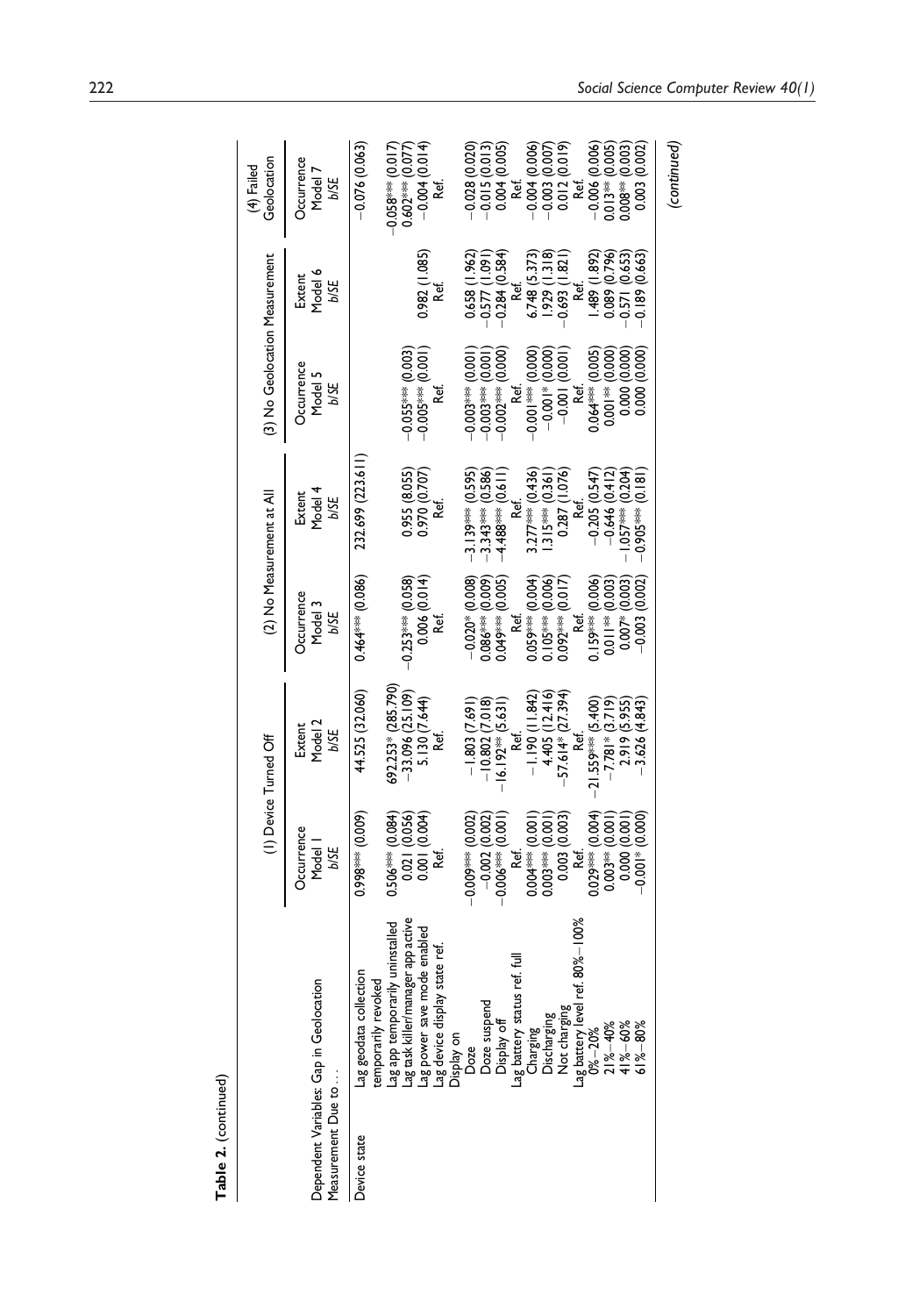|                                                |                                                                                     |                                                                                          | (I) Device Turned Off                                         |                                                                   | (2) No Measurement at All                                     | (3) No Geolocation Measurement               |                                   | Geolocation<br>(4) Failed                                       |
|------------------------------------------------|-------------------------------------------------------------------------------------|------------------------------------------------------------------------------------------|---------------------------------------------------------------|-------------------------------------------------------------------|---------------------------------------------------------------|----------------------------------------------|-----------------------------------|-----------------------------------------------------------------|
| Measurement Due to                             | Dependent Variables: Gap in Geolocation                                             | Occurrence<br>Model I<br><b>B/SE</b>                                                     | Model 2<br>Extent<br><b>B/SE</b>                              | Occurrence<br>Model 3<br><b>BYSE</b>                              | Model 4<br>Extent<br>P/S                                      | Occurrence<br>Model 5<br><b>ASE</b>          | Model 6<br>Extent<br><b>b/SE</b>  | Occurrence<br>Model 7<br><b>ASE</b>                             |
| temporal<br>Spatial and                        | Lag mobile network roaming<br>Lag mobile network outside<br>Lag mobile network roam | $-0.009$ (0.008)<br>(0.00.0) 900.0                                                       | $-1.800(5.723)$<br>$-0.794(5.765)$                            | $\begin{array}{c} -0.023\ (0.033) \\ 0.071* (0.033) \end{array}$  | $-1.072(0.771)$<br>2.446*** (0.713)                           | $0.004$ (0.004)<br>$-0.003$ (0.004)          | $-1.160(1.028)$<br>$1.440(0.940)$ | $\begin{array}{c} 0.001~(0.021) \\ -0.031~(0.028) \end{array}$  |
| context                                        | Lag location outside Germany<br>Lag location provider ref.<br>Germany               | $-0.043(0.039)$<br>Ref.                                                                  | 5.775 (16.192)<br><b>Ref</b>                                  | $-0.045***$ (0.010)<br>Ref.                                       | 0.386 (0.700)                                                 | $-0.236(0.198)$<br>Ref.                      | $10.23$ <sup>*</sup> (5.018)      | 0.027 (0.019)<br>Ref.                                           |
|                                                | kday<br>Lag time of day Ref. Weel<br>Cell tower database<br>network<br>Fused<br>δŠ  | $\begin{array}{c} 0.000\ (0.017)\\ 0.018\ (0.012)\\ 0.015\ (0.010)\ \end{array}$<br>Ref. | 9.574 (19.571)<br>5.333 (18.505)<br>33.07  * (16.325)<br>Ref. | $-0.002(0.006)$<br>$-0.019*** (0.005)$<br>$-0.009*00.003$<br>Ref. | 0.502 (0.486)<br>$-0.092$ (0.337)<br>$-0.387$ (0.302)<br>kef. | 0.362 (0.202)<br>$-0.507***$ (0.144)<br>Ref. | $-2.501(1.877)$<br>Ref.           | $-0.018$ $(0.007)$<br>$0.021**$ (0.008)<br>0.000(0.003)<br>Ref. |
|                                                | $(Mon-Fri) - 06:00 - 11:59$<br>Weekday (Mon-Fri)<br>00:00-05:59                     | $0.002**$ (0.001)                                                                        | 14.391 (8.734)                                                | $0.045*** (0.005)$                                                | 0.181(0.374)                                                  | $0.001*** (0.000)$                           | 6.110(3.668)                      | $-0.002(0.003)$                                                 |
|                                                | Weekday (Mon-Fri)<br>12:00–17:59                                                    | $-0.003***00.001$                                                                        | 2.703 (6.004)                                                 | $-0.015***$ (0.002)                                               | $-0.496(0.337)$                                               | 0.000 (0.000)                                | 0.195 (0.622)                     | $-0.002(0.002)$                                                 |
|                                                | Weekday (Mon-Fri)<br>$18:00 - 23:59$                                                | $0.002* (0.001)$                                                                         | $-7.303(5.204)$                                               | 0.000 (0.003)                                                     | 0.707(0.361)                                                  | $0.001* (0.000)$                             | 2.798** (0.922)                   | $-0.001(0.002)$                                                 |
|                                                | Weekend (Sa, Su)<br>00:00-05:59                                                     | 0.000(0.001)                                                                             | 6.501(10.258)                                                 | 0.001 (0.003)                                                     | $-0.440(0.425)$                                               | 0.000 (0.000)                                | $-3.654(3.907)$                   | 0.000(0.002)                                                    |
|                                                | Weekend (Sa, Su)<br>06:00-11:59                                                     | 0.000(0.001)                                                                             | 5.004 (7.562)                                                 | 0.002 (0.003)                                                     | 0.296 (0.402)                                                 | 0.000 (0.000)                                | 1.769(1.021)                      | $-0.002(0.002)$                                                 |
|                                                | Weekend (Sa, Su)<br>12:00–17:59                                                     | 0.000(0.001)                                                                             | 8.762 (11.024)                                                | 0.001 (0.002)                                                     | $-0.382(0.453)$                                               | 0.000 (0.000)                                | $-1.735(1.234)$                   | 0.001 (0.002)                                                   |
|                                                | Weekend (Sa, Su)<br>18:00–23:59                                                     | 0.000(0.001)                                                                             | 2.793 (9.442)                                                 | $-0.005(0.003)$                                                   | $-0.524(0.428)$                                               | 0.000 (0.000)                                | $-2.289(1.273)$                   | 0.002(0.002)                                                    |
| Constant                                       |                                                                                     | 0.001 (0.007)                                                                            | 45.486 (23.345)                                               | $-0.060$ <sup>*</sup> (0.030)                                     | $12.648***$ (1.695)                                           | 0.001(0.002)                                 | $-0.430(3.450)$                   | $0.186*** (0.038)$                                              |
| Lag data permissions<br>Lag data source        |                                                                                     | Yes<br>Yes                                                                               | Yes<br>Yes                                                    | yes<br>Yes                                                        | Yes<br>Yes                                                    | Yes<br>Yes                                   | Yes<br>Yes                        | Yes<br>Yes                                                      |
| Measurements<br>Participants<br>R <sup>2</sup> |                                                                                     | 041,598<br>$\overline{23}$                                                               | 10,444<br>469<br>$\overline{a}$                               | ,273,172<br>513<br>\$6                                            | 242,018<br>498<br>$\overline{a}$                              | 496<br>421<br>1,037,827                      | 500<br>437<br>6,673               | 2,779,003<br>$\stackrel{6}{=}$<br>499                           |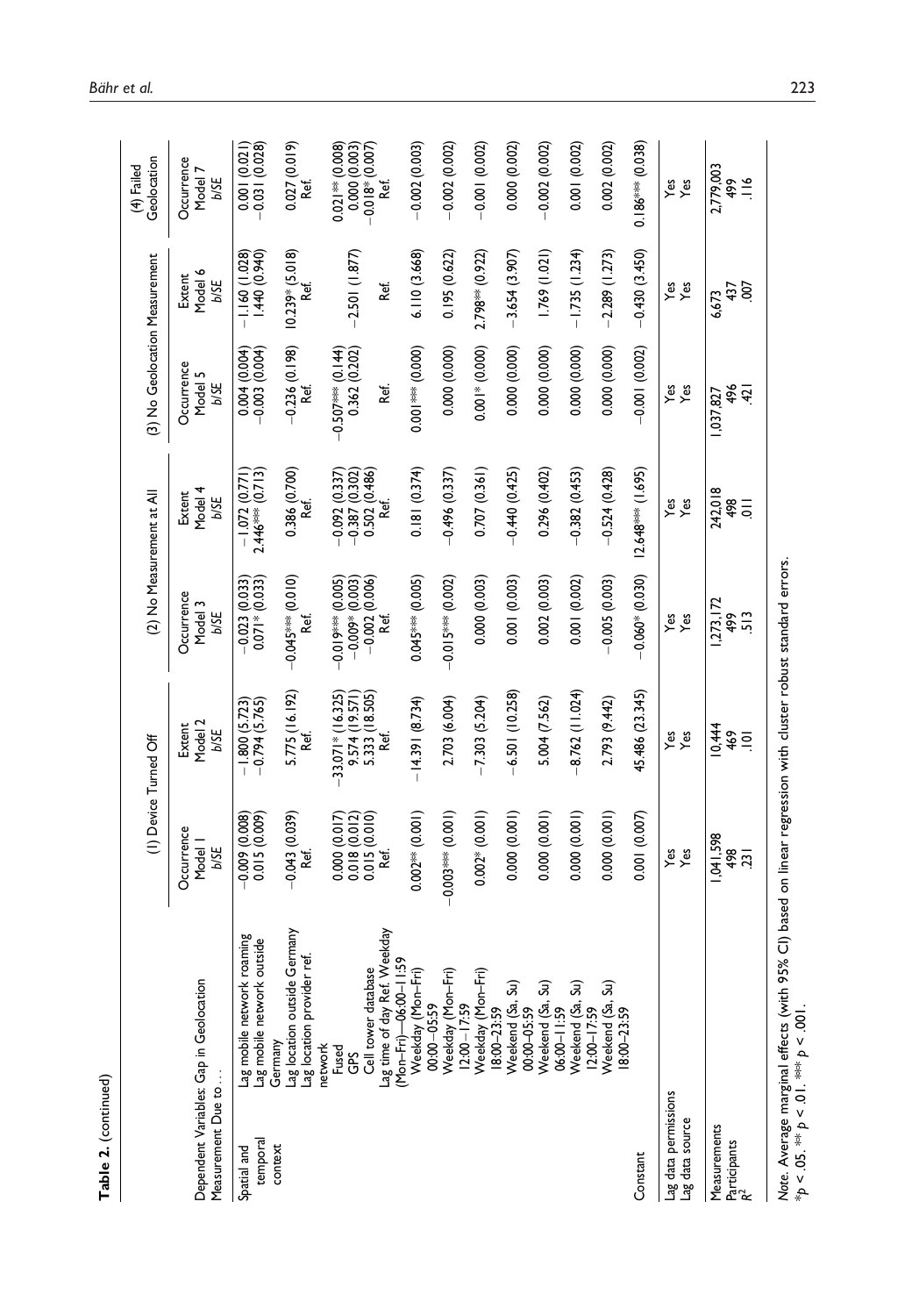|                                      | Mean  | SD    | Median | Share   |
|--------------------------------------|-------|-------|--------|---------|
| Number of days with geolocation data | 164   | 65    | 196    |         |
| Measurements of geolocation          |       |       |        |         |
| Target                               | 9.359 | 2.790 | 10.219 | 100.00% |
| Actual                               | 4.289 | 2.538 | 4.397  | 45.82%  |
| Missing                              | 5.070 | 2.450 | 5,017  | 54.18%  |
| Missing (at least 60-min gap)        |       |       |        |         |
| All causes                           | 4.006 | 2.541 | 3.827  | 100.00% |
| Device turned off                    | 908   | 1,617 | 193    | 22.66%  |
| No measurement at all                | 2.951 | 1.972 | 2.767  | 73.66%  |
| No geolocation measurement           | 152   | 385   | 49     | 3.80%   |
| Participants                         | 578   |       |        |         |
|                                      |       |       |        |         |

Table 3. Amount of Missingness of the Geolocation Measurements Per Participant.

## Results

Table 3 shows an overview of the amount of collected geoinformation over the data collection period. On average, the app collected at least one geolocation data point for 164 days for 578 participants who provided at least one geolocation measurement. As the median number of days is 196, which is greater than the mean, our data are left-skewed and have cases with only a few days of data collection. As our data collection interval for geolocation data was 30 min, the app should have collected 48 measures per day, leading to an average target number of 9,359 geolocations. The actual number of measured geolocations, however, is only 4,289 (45.8%), that is, 54.2% of the observations are missing.

Beside small variations in the actual sampling frequency, the following reasons should explain, why we have fewer observations than expected: turned off devices, gaps with no measurements at all, and gaps in geolocation measurement. When we concentrate on the geolocation gaps that last for at least 60 min, turned off devices are responsible for 22.7%, gaps in all data collection are responsible for 73.7%, and gaps in geolocation data are responsible for 3.8% of missing location measures. Table 3 also highlights our design decision to focus on gaps between geolocation measurements of at least 60 min. While these gaps constitute only 12% of all gaps in terms of time, they include 79% of all missing geolocation measurements.

Table 2 displays the results from our multivariate analyses reported as average marginal effects. For Outcomes  $(1)$ – $(3)$ , we display results for the *occurrence*, defined as the identification of geolocation measurement gaps, and the *extent*, defined as the length of each identified gap in terms of the number of missing geolocation measurements. For Outcome (4), we display the occurrence of failed geolocation.

## Explaining Missingness Due to Turned Off Devices (1)

At the median, 193 missing geodata measurements per participant can be explained by turned off devices. Results for gap occurrence due to gaps in all measurements can be found in Table 2, Model 1. Model 2 explains the number of missing measurements due to turned off devices.

Gap occurrence. Model 1 shows no differences between sociodemographic groups in the likelihood of the device being turned off. Problematic participant behavior is negatively correlated  $(-.007)$ with the likelihood of gaps by turned off devices. We find some isolated effects of manufacturers. Compared to Samsung devices, smartphones from Huawei  $(-.006)$ , Motorola  $(-.020)$ , and Sony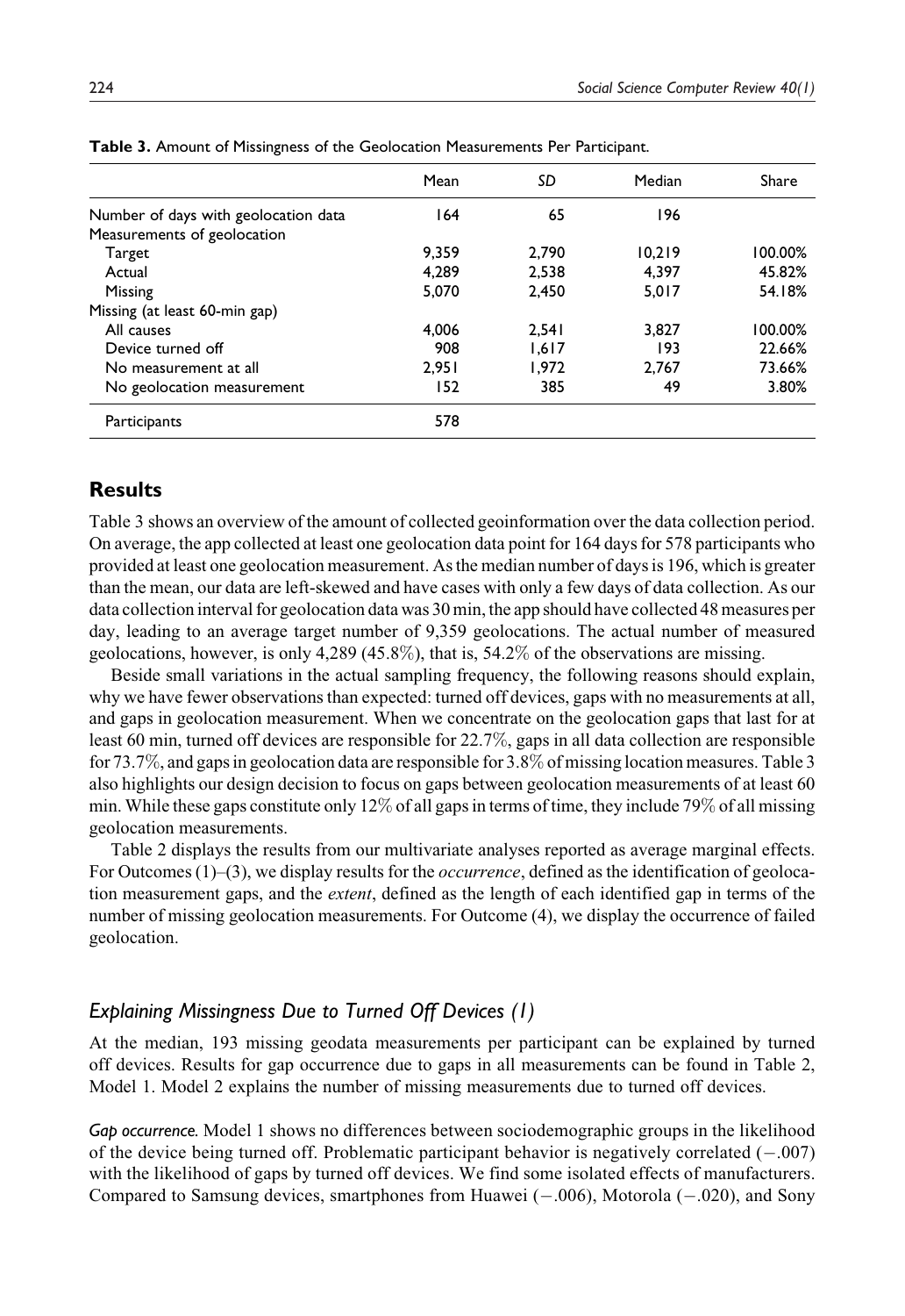$(-.006)$  have a significantly lower likelihood of missing geolocation measurements due to device turnoffs. Compared to Android 7, the oldest version (Android 4) and the most frequent version (Android 8) in our sample are less prone to missing geolocations because of turned off devices. Other device indicators such as the number of CPUs or the device's RAM have no effect on gaps due to devices being turned off. Regarding the device's state, we find that temporarily revoking the geodata collection in the app settings menu (.998) and temporarily uninstalling the app (.506) are very likely to precede a turned off device period. The usage of the so-called task killer apps and enabling the power save mode do not influence the device being turned off. If the devices display state is not "on" but "doze" or "off," we see negative probabilities for turned off device episodes  $(-.009$  and  $-.006)$ . The battery states "charging" and "discharging" have a larger probability to precede a turned off device episode (.004 and .003) than the battery status "full." In addition, low battery levels, that is,  $0\%-20\%$  (.029) and  $20\%-40\%$  (.003) make immediate device turnoffs more likely while a battery state between 61% and 80% ( $-.001$ ) makes it less likely for devices being turned off. Concerning spatial and temporal context factors, we find a higher probability that the device is turned off during the night hours on weekdays (.002) and lower probabilities for afternoons on weekdays  $(-.003)$ . The location of the smartphone outside of Germany and the location provider have no effect on devices being turned off.

Gap Extent. For sociodemographic variables, we find no significant effects on the extent of gaps due to turned off devices. The number of missing geolocation measurements in a gap decreases with an increasing household size  $(-5.3)$  indicating the need to communicate with other household members. Here also problematic behavior by participants does not lead to more but to less missing geolocation data  $(-34.9)$ . Compared to Samsung smartphones, we find three device manufacturers that have, on average, more missing geodata per gap: HTC (93.9), Huawei (104.0), and other manufacturers (70.6). We find no differences in gap extents by Android version, the number of CPU cores, or the device's RAM. Regarding the device state, we find longer gaps when the app was temporally uninstalled before the gap. We find no effects in the extent of gaps when considering that the consent to geodata collection was temporarily revoked and when the participant used a task killer app or enabled the power save mode. If the device's display was switched off before the device powered down, gaps were 16.2 geolocations shorter. Furthermore, if the device was actively charging, this decreased the extent of geodata measurement gaps by 57.6. Furthermore, we find that the extent of gaps decreases by 21.6 missing geolocation measurements when the device has a battery level of 0%–20% and by 7.7 when the battery level is between 21% and 40% compared to fully charged. Considering the spatial and temporal context, we see no effects on the extent of gaps due to turned off devices.

### Explaining Missingness Due to No Measurement at All (2)

At the median, we find 2,767 missing geolocation measurements per participant due to episodes where the app was unable to collect any data at all. Results for gap occurrence due to gaps in all measurements can be found in Model 3. Results for the extent of gaps in all measurements (given a gap) can be found in Model 4.

Gap occurrence. We find that sociodemographic variables have no effect on the occurrence of gaps in all data collection (see Model 3). For device hardware factors, we find effects related to the device manufacturers and the OS: Huawei  $(-.025)$ , LG  $(-.035)$ , and Motorola  $(-.122)$  smartphones have fewer gaps than Samsung smartphones, and the number of gaps in all measurements decreases with older Android versions. Concerning the number of CPU cores and RAM, we find no effects. Shortly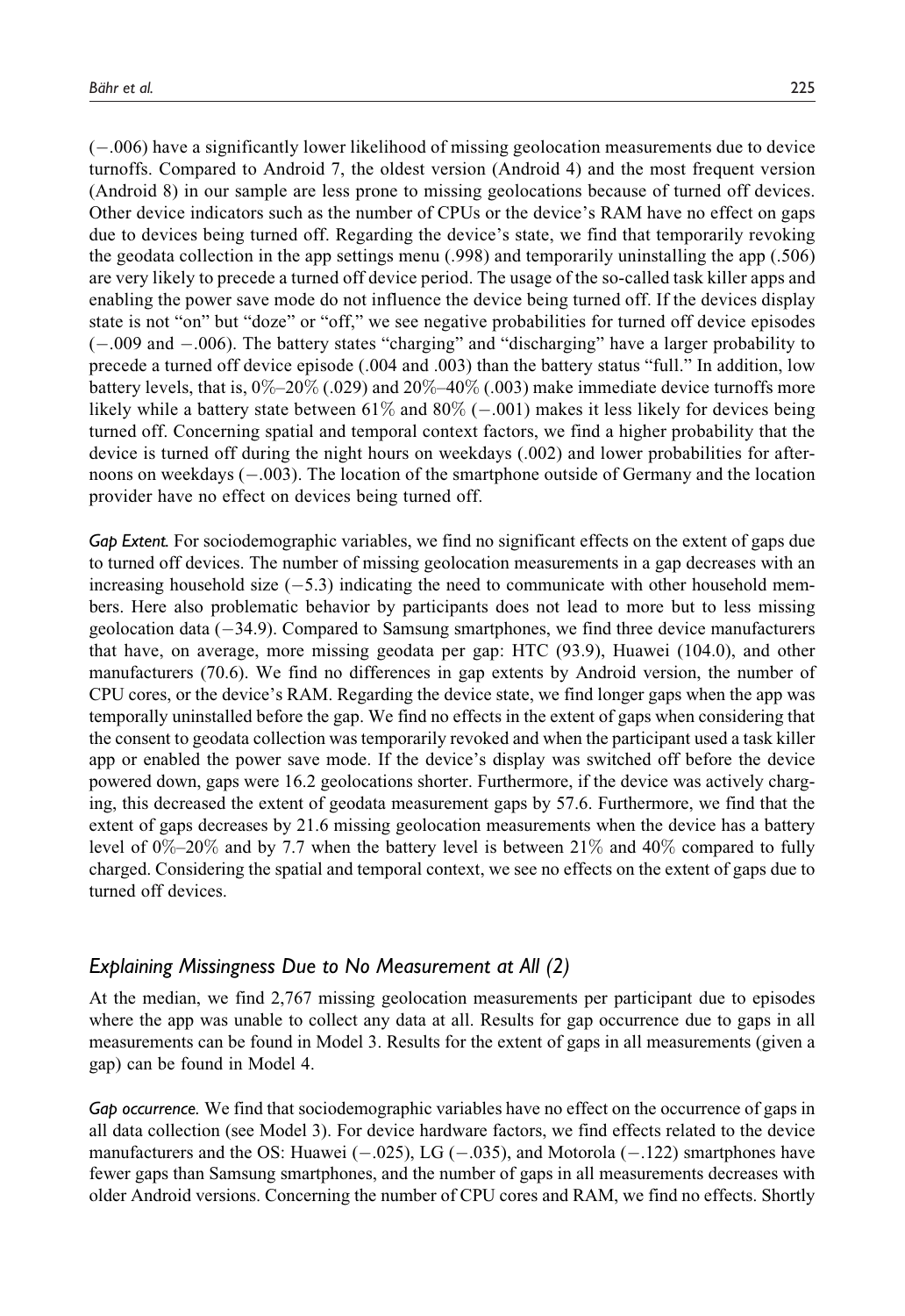after participants revoke their consent for geodata collection, we see an increased gap likelihood in missingness (.46) while we see a smaller likelihood for gaps if participants use a task killer app.

While one would expect that uninstalling the app would manifest itself in gaps in all measurements, in our data structure, this is covered by the gaps due to  $(1)$  turned off devices. We find gaps to be less likely if the device activated the "doze" mode  $(-.02)$  but more likely if the device activated the "doze suspend" mode (.086). This is in line with the finding that, the likelihood of gaps increased when the display was turned off (.049), indicating that most data collection happens when the device is somewhat inactive. Furthermore, if the battery has the status "full," devices are less likely to have gaps in all measurements. A low battery level increases the occurrence of gaps compared to a fuller battery level which indicates that the Android OS may kill apps running in the background to save energy. For the spatial and temporal context factors, we are more likely to find gaps in all measurements (.015) if the device is logged into a non-German carrier network, while smartphones located outside of Germany are less likely to have gaps  $(-0.045)$ . This indicates first, connectivity issues in border regions, and second, more stable environments, once the device is abroad. We also find effects of the time of day with gaps being more likely during the night hours on weekdays (.045) and less likely on weekday afternoons  $(-.015)$ .

Gap extent. For sociodemographic variables, we find no effects for the extent of gaps in all measurements. Compared to Samsung smartphones, we find three device manufacturers with, on average, two fewer missing geodata measurements per gap: LG  $(-2.4)$ , Motorola  $(-2.4)$ , and Sony  $(-1.8)$ . Huawei smartphones produce on average 1.9 more missing geodata measurements per gap. Android 5 produces six additional missing measurements per gap, while Android 4 produces 5.8 fewer missing measurements per gap compared to Android 7. Regarding device states, we find no effects if the participants revoked the geodata collection, used a task killer app, or enabled the power saving mode. However, the extent of all measurement gaps is strongly related to the device states display status, battery status, and battery level. The device display state "doze"  $(-3.1)$ , "doze suspend"  $(-3.3)$ , and "off" (-4.5) as well as having a rather high battery level, that is,  $41\%$ -60% (-1.1) and  $61\% - 80\%$  (-0.9), decrease the extent of gaps. Charging (3.3) and discharging (1.3) the device increases the number of missing geolocations per gap compared to the status "full." For our spatial and temporal factors, we find devices that use mobile networks outside of Germany have 2.4 more missing geolocation measurements per gap. For the time of day, we find no effect.

#### Explaining Missingness Due to No Geolocation Measurement (3)

At this stage, the app was able to collect other data but no geolocation data (see Figure 3). At the median, we find that 49 measurements per participant are lost due to this phenomenon. Results of the gap occurrence due to gaps in geolocation measurements can be found in Model 5. Results for the extent of gaps in geolocation measurements can be found in Model 6.

Gap occurrence. Model 5 shows that sociodemographic variables have no effect on the occurrence of geolocation measurement gaps. Users with a Huawei device (.002) are more likely to have geolocation measurement gaps than Samsung devices, while devices from other manufacturers  $(-.002)$  are less likely. Android  $4 (-0.005)$  devices have a smaller probability of geolocation data gaps, while smartphones with Android 8 (.001) have a higher probability for gaps compared to Android 7 devices. Gaps in geolocation data can be explained well by device state factors. We find gaps to be less likely when task killer apps were used  $(-.055)$  or the power saving mode was activated  $(-.005)$ . Furthermore, we find that each display state decreases the probability for a gap compared to the display state "on." Location data gaps are less likely to occur when the device is charging or discharging  $(-.001)$ . Low battery levels of  $21\% - 40\%$  (.064) and  $0\% - 20\%$  (.001) increase the probability of a gap in geodata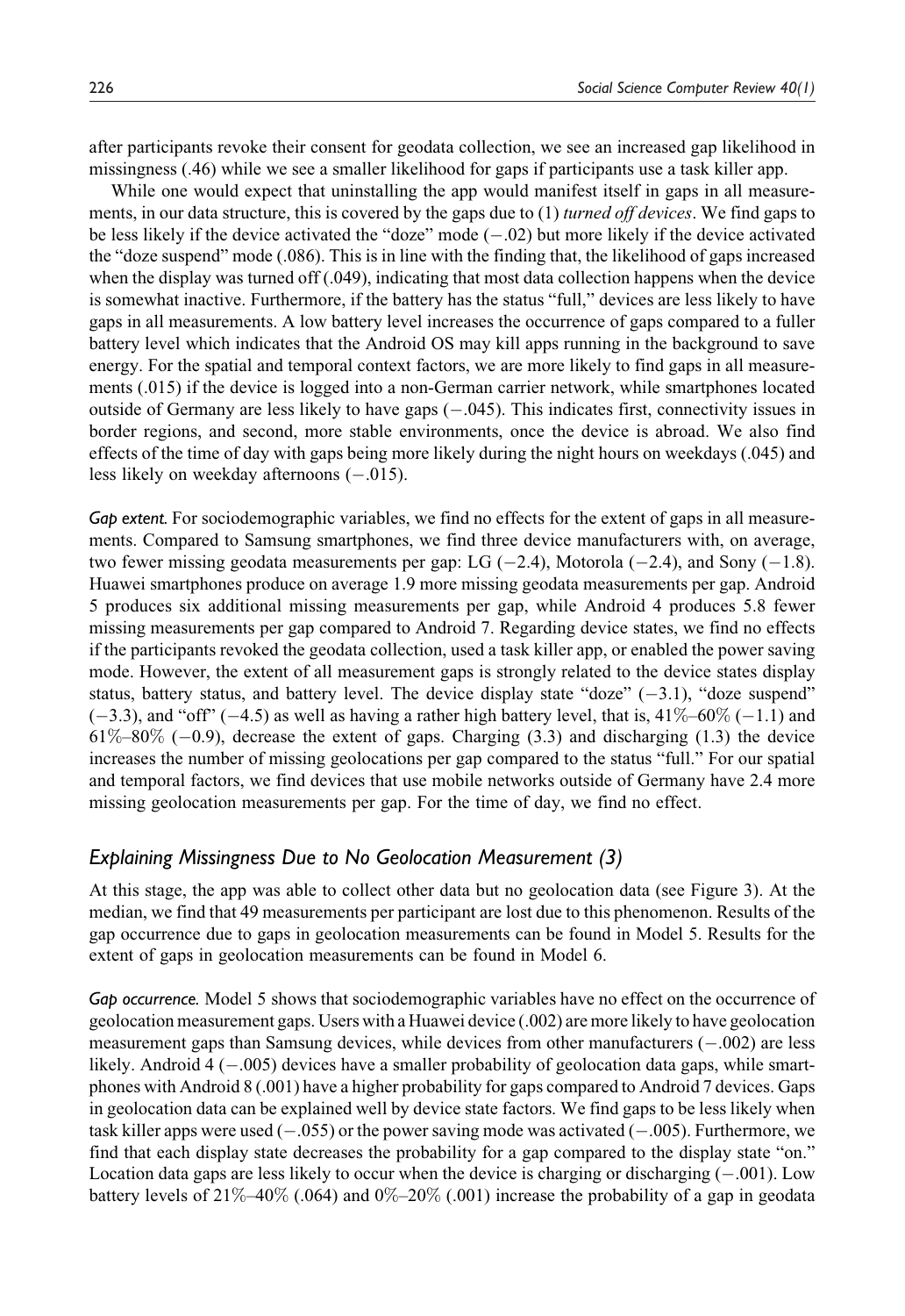measurement. For spatial and temporal context factors, we find that location data gaps are more likely during the night on weekdays.

Gap extent. Sociodemographic variables have no effect on the extent of geolocation measurement gaps (see Model 6). Motorola smartphones have 2.8 fewer missing geolocations per gap than Samsung smartphones. Android Versions 5 and 6 produce 2.8 and 3.9 more missing locations, respectively than Android 7. For device state factors, we find no effect on the extent of geolocation measurement gaps. Regarding spatial and temporal context variables, we find that smartphones located outside of Germany to have 10.2 more missing geolocations per gap than smartphones that are in Germany. Furthermore, we find 2.8 more missing geolocations per gap on weekday evenings.

## Failed Geolocation (4)

In our study, the geolocating failed in about 17.5% of all nonmissing geolocation measurements. Results for the occurrence of failed geolocation can be found in Model 7. For sociodemographic variables, we find that participants  $50+$  years old are less likely to have failed geolocations ( $-.027$ ) than the 30- to 49-year-olds. Regarding device hardware characteristics, we find that Sony devices are less likely to produce failed geolocation  $(-.055)$  than Samsung devices. Looking at the impact of device states, we find failed geolocations to be less likely if the participant temporally uninstalled the app ( $-.058$ ). Task killer apps (.602) and battery levels of 21%–40% (.013) and 41%–60% (.008) seem to (strongly) increase the probability for failed geolocation. These last two results are in line with the technical nature of this phenomenon (Google, 2019b). If the last successful geolocation measurement before the gap was provided by Wi-Fi information, this increases the probability of failed geolocation (.021), which indicates that it is indoor situations, where Wi-Fi and mobile carrier network reception are weak, that produce these gaps (Kjærgaard et al., 2010). This also hints at the design decision not to implement Wi-Fi in the group of providers used for active geolocation, as a factor driving the extent of missingness at this stage. As indoor stays have a higher probability of missingness in our study, substantial analysis will have to deal with underrepresented indoor events. The occurrence of the gap is invariant over the time of day and week, so it affects indoor locations both at home and at work in the same way. In summary, Model 7 differs considerably from Model 5, underlining the distinctiveness of both missing phenomena.

## Invalid Coordinates (5)

In the last stage, we subsume participant behavior that makes their geolocations in the context of our study invalid. At the end of the study period, we asked, how often participants shared their device with others (see Table 4). Three participants shared their devices for more than 10 cumulative days over the study period, which is the threshold we consider problematic, explicitly to enable others to be reachable on the go. Such sharing invalidates the geolocation data of the originally sampled study member; therefore, we need to exclude them from substantive analyses (see Table A2 for further details). All together 10 respondents provided measurements stemming from different devices at the same time; 4 had parallel measurements of only a few seconds, while the remaining 6 had on average 31 days of parallel measurement (the maximum was 118 days). We need to exclude these six from substantive analysis because it is unclear who was using the device and which locations belonged to the sampled participant. When further analyzing the app use data, we identified two participants, who used apps to falsify their geolocations. Close inspection, confirmed, for one of them, that geolocations were altered while the participant was using the app.<sup>2</sup> Thus, we need to exclude the affected observations for both individuals. All these problematic behaviors invalidate a total of 2.6% of all collected geolocation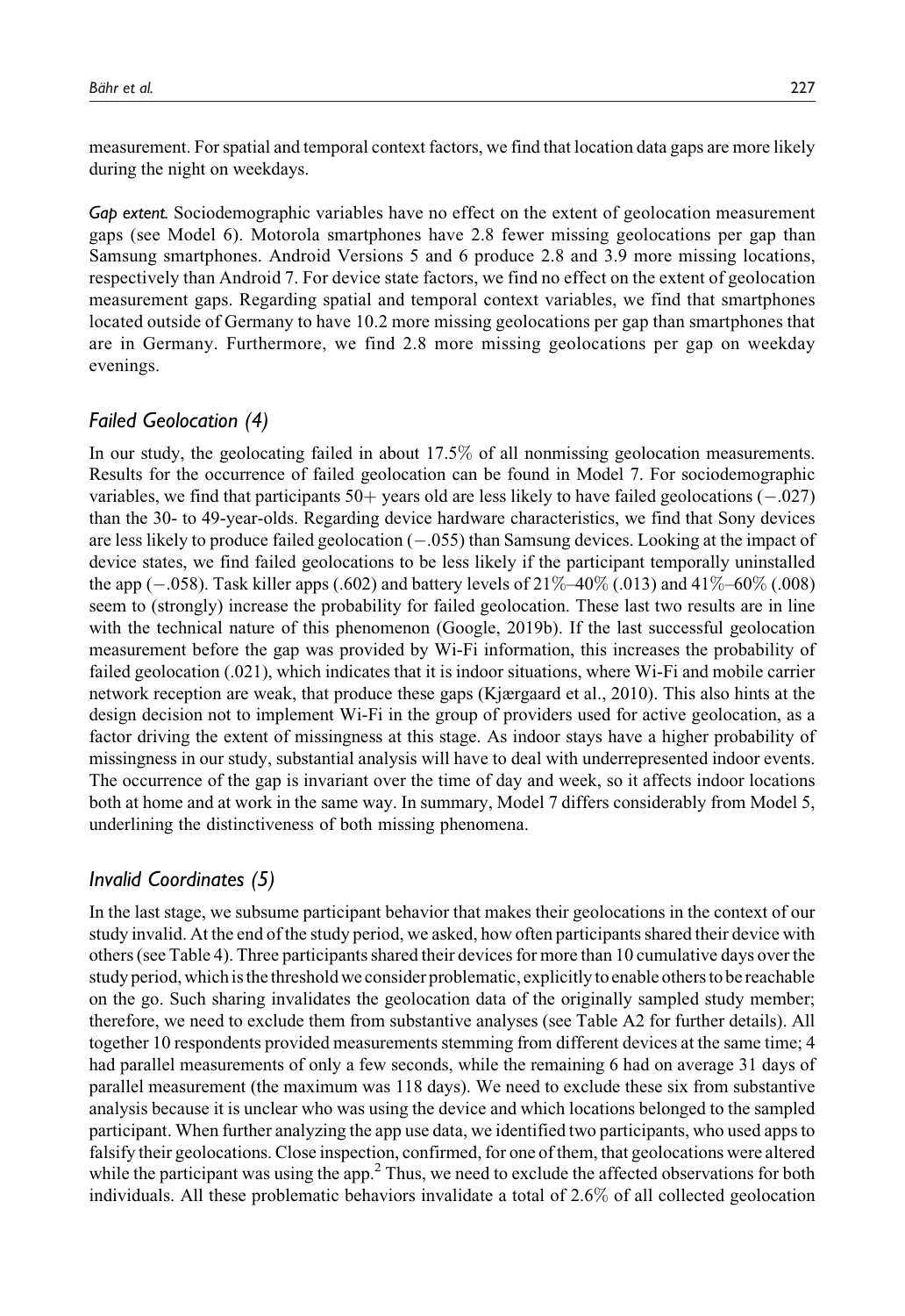|                                                               | Geolocation<br><b>Measurements</b> |        | Share of Successful<br>Geolocation Measurements (%) | Affected<br>Participants |
|---------------------------------------------------------------|------------------------------------|--------|-----------------------------------------------------|--------------------------|
| Location permission granted                                   | 2.478.181                          | 100.00 |                                                     | 578                      |
| 4) Failed geolocation                                         | 433,872                            | 17.51  |                                                     | 434                      |
| Successful geolocation                                        | 2.044.309                          | 82.49  | 100.00                                              | 576                      |
| 5) Total invalid coordinates                                  | 53,483                             |        | 2.62                                                | П                        |
| Device sharing for location purposes<br>(>10 cumulative days) | 21.946                             |        | 1.07                                                |                          |
| Multiple concurrent devices                                   | 37.405                             |        | 1.83                                                | 6                        |
| Use of GPS fake apps                                          | 10.984                             |        | 0.54                                                | າ                        |
| Remaining data for substantive analysis                       | 1.990.826                          |        | 97.38                                               | 565                      |

Table 4. Failed Geolocation (Stage 4) and Invalid Coordinates (Stage 5).

measurements. Technically, we would have to count the 61 participants, whose gender or age provided in the initial in-app surveys differed from the sampled PASS respondents, here also. This is the case, when sampled respondents pass on their invitation to others, for example, household members. Because we ultimately cannot link their data to the PASS records, we excluded their data right from the start of our analysis.

## Discussion and Conclusions

This article investigated the measurement quality of geolocations measured by smartphones. We showed that sensor data are far from objective and error-free. Instead, device-related error sources such as specific manufacturer and OS settings, design decisions of the research app, third-party apps, and the participants' behavior can greatly interfere with the measurement. To disentangle the different influences, we applied a multistage error model to first analyze and then control the general error source in the specific missingness processes of geolocation data.

The good news is that there are almost no effects of the (mostly sociodemographic) respondent attributes used in the models. The number of significant results does not exceed those we would expect by chance. However, user behavior like temporarily revoking the apps' access to geolocation data or temporarily uninstalling the app unsurprisingly has the largest effects on the occurrence and extent of gaps. Further research into this user behavior is needed to evaluate whether this is a threat to the unbiasedness of the resulting data.

Regarding device hardware, we find that Motorola and Sony smartphones produced fewer gaps and gaps of a smaller extent in our study than Samsung while Huawei smartphones produced fewer but larger gaps. Concerning the OS, with more recent Android versions, the number of instances where no measurement at all could be taken increases noticeably. This reflects the increasing restrictions imposed by Android on third-party apps with each new iteration of the OS. Extrapolating this trend, future research apps will have to manage an increasingly difficult environment for data collection.

The presence of task killer apps on the study smartphone has effects in different directions at different stages. While task killer apps even reduce the number of instances where no measurement at all or no geolocation measurement could be taken, they increase the likelihood of invalid geolocation measurements substantially.

Results for the device state are quite surprising. Doze modes and switched off displays before a scheduled measurement reduce the occurrence and extent of gaps. This challenges the intuition that these modes inhibit data collection.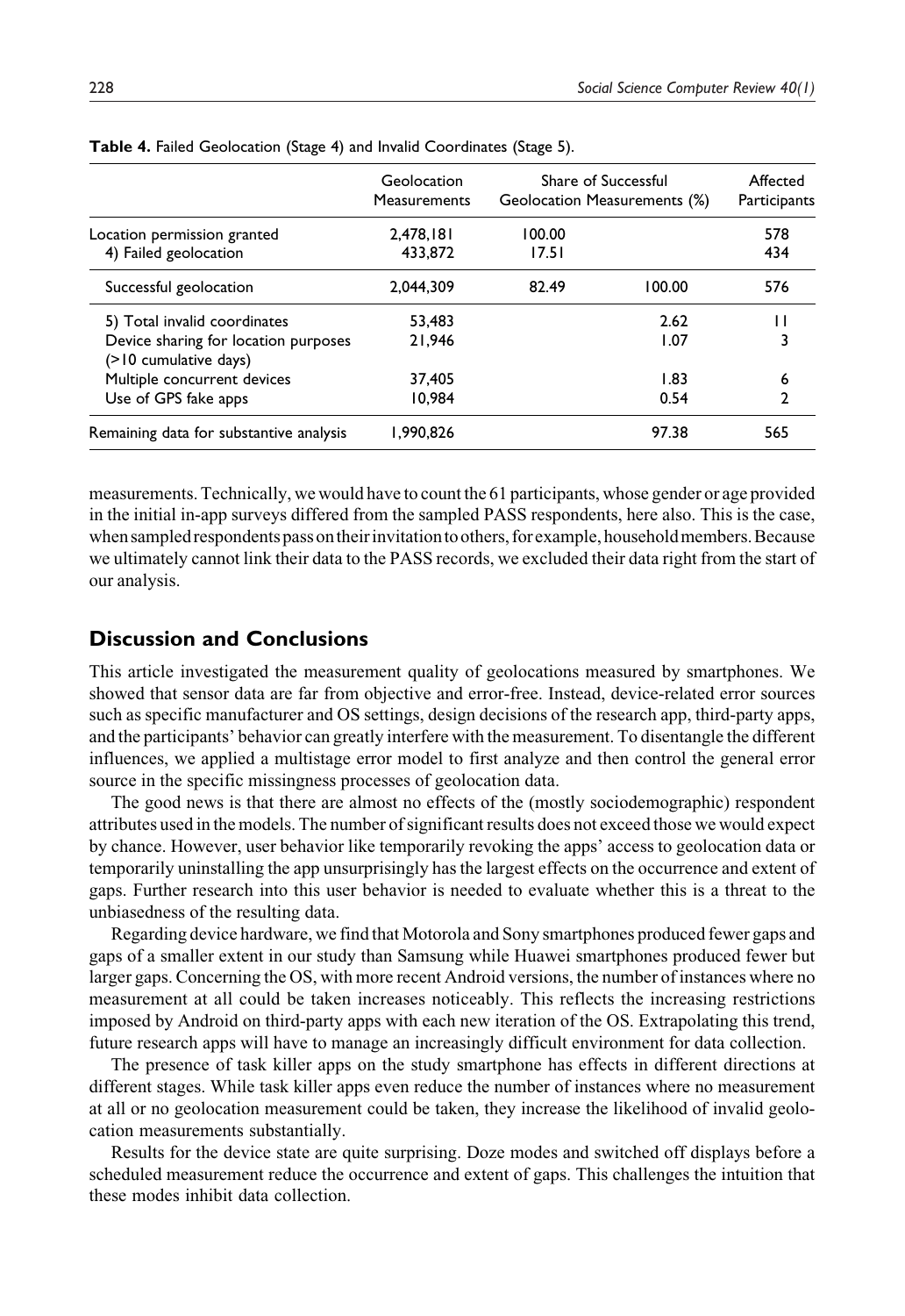Battery levels and charging status have large and consistent effects in the expected direction for gap occurrence. However, gaps due to turned off devices at low battery levels tend to be smaller than such gaps occurring at higher battery levels. This could be because faced with low battery status users turn off the smartphone to charge it (phones tend to charge faster when turned off), whereas if the smartphone is turned off at high battery status is might be for more substantial reasons, that is, for good night sleep. We have no data to examine this in the current study, but it could be an interesting next step for the exploration. Further analyses are needed to see what would predict low battery levels to see if there is an inherent threat to substantive conclusions derived from these data. To the extent that the charging behavior of respondents is unrelated to the variables of interest, this should not be a problem.We choose our geolocation sampling rate of 30 min with battery consumption in mind. Other studies might choose to measure geolocation at a higher frequency, in which case battery draining can become more of an issue. If the focus is on short periods (e.g., walking around the neighborhood), this can work fine. If like in our case, measurements are taken over 6 months, a different trade-off needs to be made to avoid participants turning off geolocation tracking, closing the app, or uninstalling the app altogether. By sampling geolocations actively only if they were not already available in the Android system, we emphasized battery efficiency over accuracy. Because GPS and mobile carrier networks were the only providers used for active geolocation, we missed locations that would have been available using Wi-Fi-information (Stage 4). Further research is needed to explore a suitable balance of data collection frequency and device performance.

Surprisingly, there are no consistent effects of locations and networks out of Germany and roaming. Using mobile networks outside of Germany increases the occurrence and extent gaps where no measurement was taken at all, while locations outside Germany reduce the occurrence of such gaps. This could point at two separate issues, living close to the border (or having a foreign mobile plan) and being temporarily abroad (e.g., on vacation). Another technical variable that can be shown to have a large effect is the location provider. If the previous geolocation measurement was fused, this leads to fewer and smaller gaps (although there is a slightly increased chance that geolocation failed).

Gaps in geolocation measurements are at all Stages  $(1-3)$  more likely to occur at night  $(0:00$  to 5.59 a.m.) than at any other time of the day. It seems plausible that no activities are missed (when gaps coincide with sleep).

While very rare in our data, we nevertheless want to raise awareness of so far little known error sources in geolocation measurement, like the use of GPS falsifier apps or device sharing among participants. It seems advisable to collect this kind of information either through a survey among participants or where feasible directly by passive data collection from the smartphone (e.g., collect information on all apps installed). For shared devices, using machine learning algorithms might be another strategy to identify who used the device at which time.

Despite being a first comprehensive step to understand missingness in geolocation data collected by smartphones, our study left several questions unanswered and raised some new ones. A deeper understanding of the effects of doze modes related to smartphone use behavior will require more collaboration between computer scientists and social scientists. Such collaboration is generally encouraged as we move forward and technology changes (quickly). Here we already saw the effects of more recent OS on the occurrence of missing data. We highly recommend future studies to work with technology experts to ensure sparse battery consumption. Further research is needed to explore a suitable balance of data collection frequency and device performance.

Our study is longitudinal, and further analyses need to be done to understand the mechanisms leading to gaps in measurement through attrition. We cannot rule out that attrition is unrelated to our measurement of interest. It will be interesting to investigate how attrition relates to unit nonresponse, and if the potential biasing effect of unit nonresponse gets amplified or reduced.

GPS data will continue to be of importance for research in the social sciences. They can help us understand mobility patterns, commuting behavior, or the use of different means of transportation. By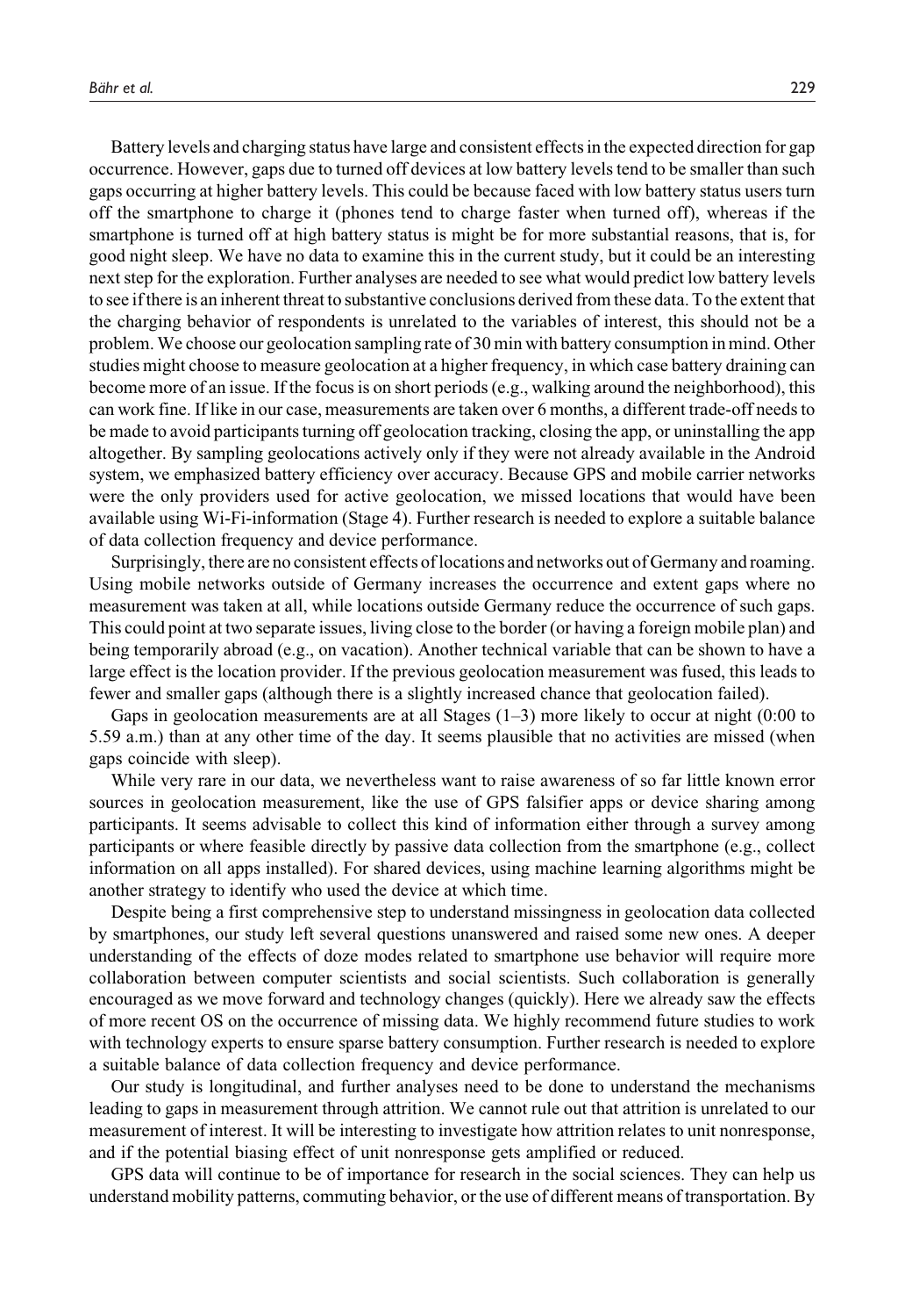combining geolocation data with open data about the locations visited, we can reconstruct day structures and infer about social participation. Connecting short surveys to geolocations provides opportunities for situation-specific measurements. Such short surveys do not need to be limited to customer satisfaction surveys (where we observe most applications until now) but could be used for research on interventions (like training programs or consulting meetings) where questions can be asked right after the location of the meeting is left (thus minimizing recall error) or for research on the effect of activities on happiness.

## Appendix

|                                                      |         |             |     |                 |              |                       |      | PASS Wave 11 (2017) Information |     |               |     |                 |      |              |
|------------------------------------------------------|---------|-------------|-----|-----------------|--------------|-----------------------|------|---------------------------------|-----|---------------|-----|-----------------|------|--------------|
|                                                      |         | %<br>Female |     |                 | Age in Years | Years of<br>Education |      | ℅<br>Foreign                    |     | %<br>Employed |     | %<br>Unemployed |      | Geolocation  |
|                                                      | Persons | Mean        | SD  | Mean            | SD           | Mean                  | SD   | Mean                            | SD  | Mean          | SD  | Mean            | SD   | Measurements |
| (1) PASS participants in<br>Wave II (2017)           | 13.703  | .50         |     | .50 45.84 16.80 |              | $12.22$ 2.93          |      | .32                             | .47 | .51           | .50 | .23             | .42  |              |
| (2) Smartphone owners                                | 10,677  | .5١         | .50 | 41.77           | 15.39        | 12.39                 | 2.99 | .35                             | .48 | .54           | .50 | .22             | .4 I |              |
| (3) Android smartphone<br>owners                     | 7.275   | .49         | .50 |                 | 4.46 14.76   | $ 2.3 $ 2.99          |      | .35                             | .48 | .53           | .50 | .23             | .42  |              |
| (4) Invitees to the<br>IAB-SMART study               | 4.293   | .52         | .50 |                 |              | 4.16 12.75 12.35 2.83 |      | .28                             | .45 | .59           | .49 | 18.             | .39  |              |
| (5) IAB-SMART installer                              | 686     | .49         | .50 | 38.45           | 12.16        | 12.83                 | 2.84 | .20                             | .40 | .62           | .48 | .17             | .37  |              |
| (6) Verified IAB-SMART<br>installer                  | 625     | .49         | .50 | 38.37           | 12.11        | $ 2.9 $ 2.85          |      | 19.                             | .39 | .63           | .48 | 16.             | .37  |              |
| (7) Location permission<br>granted                   | 578     | .49         |     | .50 38.56 12.11 |              | $12.92$ $2.82$        |      | 18.                             | .39 | .64           | .48 | 16.             | .36  | 2,478,180    |
| (8) At least one successful<br>geodata collected     | 576     | .49         | .50 | 38.53           |              | 12.12 12.92 2.81      |      | 18.                             | .39 | .64           | .48 | 16.             | .36  | 2,477,440    |
| (9) Analysis sample<br>t-test: $p$ value (1) vs. (9) | 496     | .49<br>.597 | .50 | 38.37<br>.000   | 12.09        | 12.89 2.77<br>.000    |      | ۱9.<br>.000                     | .39 | .65<br>.000   | .48 | . 15<br>.000    | .35  | 1,518,260    |

Table A1. Sample Selection and Compositions.

#### Table A2. End of Study Survey on Device Sharing.

| Third-party smartphone use                      | Mean        | SD             |
|-------------------------------------------------|-------------|----------------|
| Third-party use % share yes                     | 0.16        | 0.36           |
| Cumulative duration of third-party use in days  | 1.68        | 11.27          |
| Third-party use longer than 10 days % share yes | 0.03        | 0.17           |
| Reasons for third-party use                     | % Responses | % Participants |
| Use an app                                      | 21.24       | 82.09          |
| Browse the internet                             | 20.08       | 77.61          |
| Listen to music or watch a video                | 16.22       | 62.69          |
| Make a call                                     | 14.29       | 55.22          |
| Use a messenger app (e.g., WhatsApp)            | 11.97       | 46.27          |
| Be reachable on the go                          | 6.56        | 25.37          |
| Use text message (SMS)                          | 6.18        | 23.88          |
| Answer questionnaires in the IAB-SMART App      | 1.93        | 7.46           |
| Get exercise                                    | 1.16        | 4.48           |
| Something else                                  | 0.39        | 1.49           |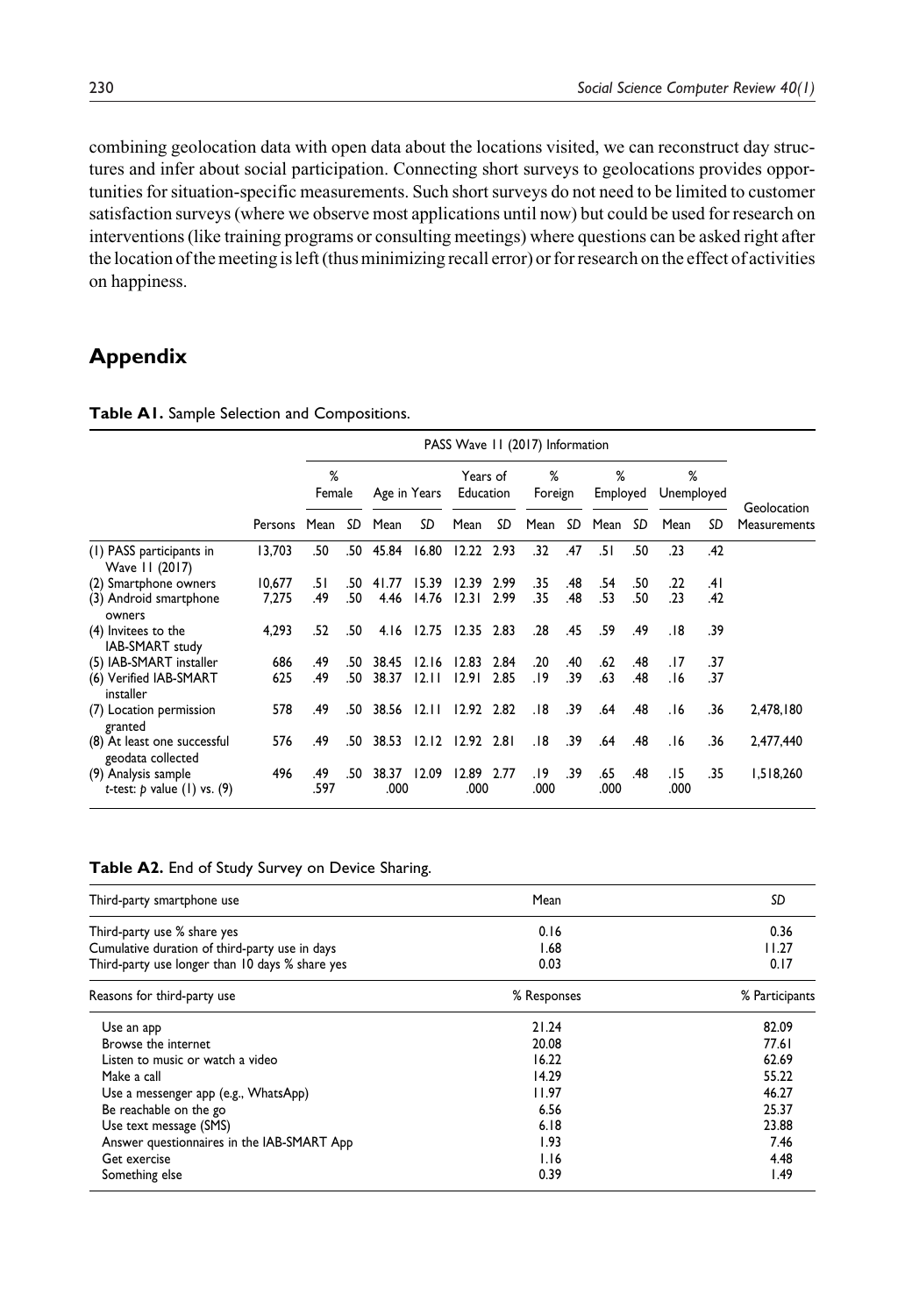|                   |                                  | Participants | Mean | SD   | Median | Min | Max |
|-------------------|----------------------------------|--------------|------|------|--------|-----|-----|
| Sociodemographics | Age-group                        |              |      |      |        |     |     |
|                   | $18 - 29$                        | 499          | 0.27 | 0.45 | 0      | 0   |     |
|                   | $30 - 49$                        | 499          | 0.51 | 0.50 |        | 0   |     |
|                   | 50 and older                     | 499          | 0.22 | 0.42 | 0      | 0   |     |
|                   | Gender-Female                    | 499          | 0.48 | 0.50 | 0      | 0   |     |
|                   | Size of household                | 499          | 2.60 | 1.27 |        |     |     |
|                   | Employed in 2017                 | 499          | 0.65 | 0.48 |        | 0   |     |
|                   | Unemployed in 2017               | 499          | 0.15 | 0.35 | 0      | 0   |     |
|                   | Problematic participant behavior | 499          | 0.02 | 0.15 | 0      | 0   |     |

Table A3. Descriptive Statistics for Participant-Level Variables of the Multivariate Analysis Sample.

Table A4. Descriptive Statistics for Measurement-Level Variables of the Multivariate Analysis Sample.

|                     |                                 | <b>Measurements</b> | Mean  | SD     | Median       | Min | Max   |
|---------------------|---------------------------------|---------------------|-------|--------|--------------|-----|-------|
| Dependent variables | Dependent variables             |                     |       |        |              |     |       |
|                     | (1) Device turned off-Occ.      | 1,041,598           | 0.01  | 0.10   | 0            | 0   |       |
|                     | (1) Device turned off-Extent    | 10,444              | 39.49 | 174.10 | 13           | T   | 6,660 |
|                     | (2) No meas. at all-Occ.        | 1,273,172           | 0.19  | 0.39   | 0            | 0   |       |
|                     | (2) No meas. at all-Extent      | 242,018             | 6.03  | 32.29  | 2            | T   | 8,506 |
|                     | (3) No geolocation meas.-Occ.   | 1,037,827           | 0.01  | 0.08   | 0            | 0   |       |
|                     | (3) No geolocation meas.-Extent | 6,673               | 5.83  | 30.03  | $\mathbf{I}$ | T   | 2,089 |
|                     | (4) Geolocation failed-Occ.     | 1,290,289           | 0.14  | 0.35   | 0            | 0   |       |
| Data permissions    | Data permissions                |                     |       |        |              |     |       |
|                     | Location                        | 1,290,289           | 0.94  | 0.24   | L            | 0   |       |
|                     | Activity tracking               | 1,290,289           | 0.92  | 0.27   | T            | 0   |       |
|                     | App usage                       | 1,290,289           | 0.85  | 0.35   |              | 0   |       |
|                     | Contacts                        | 1,290,289           | 0.94  | 0.24   |              | 0   |       |
|                     | Digital test                    | 1,290,289           | 0.94  | 0.24   | ı            | 0   |       |
|                     | Interactions                    | 1,290,289           | 0.92  | 0.28   |              | 0   |       |
|                     | Phone                           | 1,290,289           | 0.94  | 0.24   |              | 0   |       |
|                     | Smartphone usage                | 1,290,289           | 0.85  | 0.36   |              | 0   |       |
|                     | SMS                             | 1,290,289           | 0.94  | 0.24   | T            | 0   |       |
|                     | Social contacts                 | 1,290,289           | 0.91  | 0.29   | L            | 0   |       |
| Device hardware     | Device manufacturer             |                     |       |        |              |     |       |
|                     | <b>HTC</b>                      | 1,290,289           | 0.03  | 0.16   | 0            | 0   |       |
|                     | Huawei                          | 1,290,289           | 0.14  | 0.35   | 0            | 0   |       |
|                     | LG                              | 1,290,289           | 0.04  | 0.21   | 0            | 0   |       |
|                     | Motorola                        | 1,290,289           | 0.02  | 0.15   | 0            | 0   |       |
|                     | Other                           | 1,290,289           | 0.06  | 0.24   | 0            | 0   |       |
|                     | Samsung                         | 1,290,289           | 0.59  | 0.49   | $\mathbf{I}$ | 0   |       |
|                     | Sony                            | 1,290,289           | 0.12  | 0.32   | 0            | 0   |       |
|                     | Android OS version              |                     |       |        |              |     |       |
|                     | 4                               | 1,290,289           | 0.01  | 0.09   | 0            | 0   |       |
|                     | 5                               | 1,290,289           | 0.06  | 0.24   | 0            | 0   |       |
|                     | 6                               | 1,290,289           | 0.20  | 0.40   | 0            | 0   |       |
|                     | 7                               | 1,290,289           | 0.48  | 0.50   | 0            | 0   |       |
|                     | 8                               | 1,290,289           | 0.25  | 0.43   | 0            | 0   |       |
|                     | Device number of CPU cores      | 1,290,289           | 5.87  | 1.97   | 6            | ı   | 10    |
|                     | Device RAM                      | 1,290,289           | 3.07  | 1.03   | 3            | ı   | 8     |

(continued)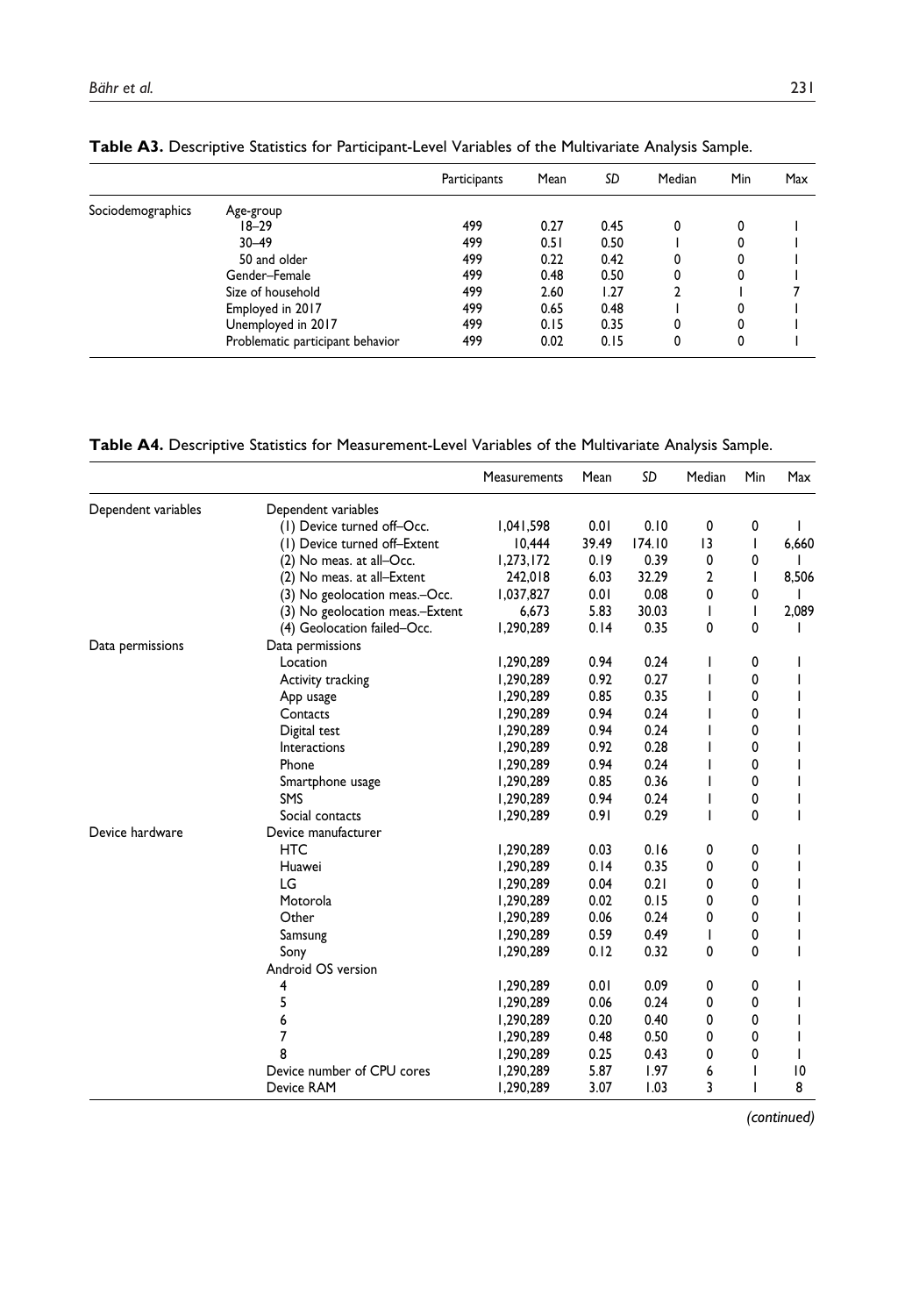|                              |                                               | <b>Measurements</b> | Mean  | SD    | Median       | Min | Max          |
|------------------------------|-----------------------------------------------|---------------------|-------|-------|--------------|-----|--------------|
| Device state                 | Geodata collection temp. revoked <sup>a</sup> | 1,290,289           | 0.00  | 0.00  | 0            | 0   |              |
|                              | App temp. uninstalled <sup>a</sup>            | 1,290,289           | 0.00  | 0.00  | 0            | 0   |              |
|                              | Task killer/manager app active <sup>a</sup>   | 1,290,289           | 0.00  | 0.00  | 0            | 0   |              |
|                              | Power saving mode                             | 1,279,514           | 0.06  | 0.24  | 0            | 0   | ı            |
|                              | Display state                                 |                     |       |       |              |     |              |
|                              | Doze                                          | 1,240,417           | 0.02  | 0.14  | 0            | 0   |              |
|                              | Doze suspend                                  | 1,240,417           | 0.06  | 0.23  | 0            | 0   |              |
|                              | Display off                                   | 1,240,417           | 0.69  | 0.46  | $\mathbf{I}$ | 0   |              |
|                              | Display on                                    | 1,240,417           | 0.23  | 0.42  | 0            | 0   |              |
|                              | Unknown                                       | 1,240,417           | 0.01  | 0.09  | 0            | 0   | ı            |
|                              | Battery status                                |                     |       |       |              |     |              |
|                              | Charging                                      | 1,266,790           | 0.13  | 0.33  | 0            | 0   |              |
|                              | Discharging                                   | 1,266,790           | 0.63  | 0.48  | I            | 0   | ı            |
|                              | Full                                          | 1,266,790           | 0.19  | 0.39  | 0            | 0   |              |
|                              | Not charging                                  | 1,266,790           | 0.06  | 0.23  | 0            | 0   | ı            |
|                              | Battery level, categories                     |                     |       |       |              |     |              |
|                              | $0\% - 20\%$                                  | 1,246,090           | 0.03  | 0.17  | 0            | 0   |              |
|                              | 21%-40%                                       | 1,246,090           | 0.11  | 0.31  | 0            | 0   | ı            |
|                              | 41%-60%                                       | 1,246,090           | 0.18  | 0.38  | 0            | 0   |              |
|                              | 61%-80%                                       | 1,246,090           | 0.22  | 0.41  | 0            | 0   |              |
|                              | 81%-100%                                      | 1,246,090           | 0.46  | 0.50  | 0            | 0   | L            |
|                              | <b>Battery level</b>                          | 1,037,827           | 73.79 | 24.71 | 79           | 0   | 100          |
| Spatial and temporal context | Mobile network outside Germany                | 1,037,827           | 0.02  | 0.15  | 0            | 0   | $\mathbf{I}$ |
|                              | Location outside Germany                      | 1,112,005           | 2.11  | 3.80  | 0            | 0   | 9            |
|                              | Location provider                             |                     |       |       |              |     |              |
|                              | Fused                                         | 1,290,289           | 0.02  | 0.16  | 0            | 0   | ı            |
|                              | GPS                                           | 1,290,289           | 0.05  | 0.23  | 0            | 0   | ı            |
|                              | <b>Network</b>                                | 1,290,289           | 0.48  | 0.50  | 0            | 0   |              |
|                              | Cell tower database                           | 1,290,289           | 0.14  | 0.35  | 0            | 0   |              |
|                              | Not available                                 | 1,290,289           | 0.11  | 0.31  | 0            | 0   |              |
|                              | Time weekend (Sat., Sun.)                     | 1,290,289           | 0.28  | 0.45  | 0            | 0   | I            |
|                              | Time part of the day                          |                     |       |       |              |     |              |
|                              | 00:00-05:59                                   | 1,290,289           | 0.23  | 0.42  | 0            | 0   | ı            |
|                              | 06:00-11:59                                   | 1,290,289           | 0.25  | 0.43  | 0            | 0   | I            |
|                              | 12:00-17:59                                   | 1,290,289           | 0.25  | 0.44  | 0            | 0   |              |
|                              | 18:00-23:59                                   | 1,290,289           | 0.26  | 0.44  | 0            | 0   |              |

Table A4. (continued)

<sup>a</sup>These behaviors each make up less than .002% of all geolocation measurements.

#### Data Availability

Data used in this article are available at the Institute for Employment Research (IAB). Up-to-date access information can be found here: https://www.iab.de/en/daten.aspx.

#### Software Information

For all analyses, author-originated code under Stata Version 15.1 was used. The code is available at the Institute for Employment Research (IAB) and will be delivered together with data access (see Section Data Availability).

#### Declaration of Conflicting Interests

The authors declared no potential conflicts of interest with respect to the research, authorship, and/or publication of this article.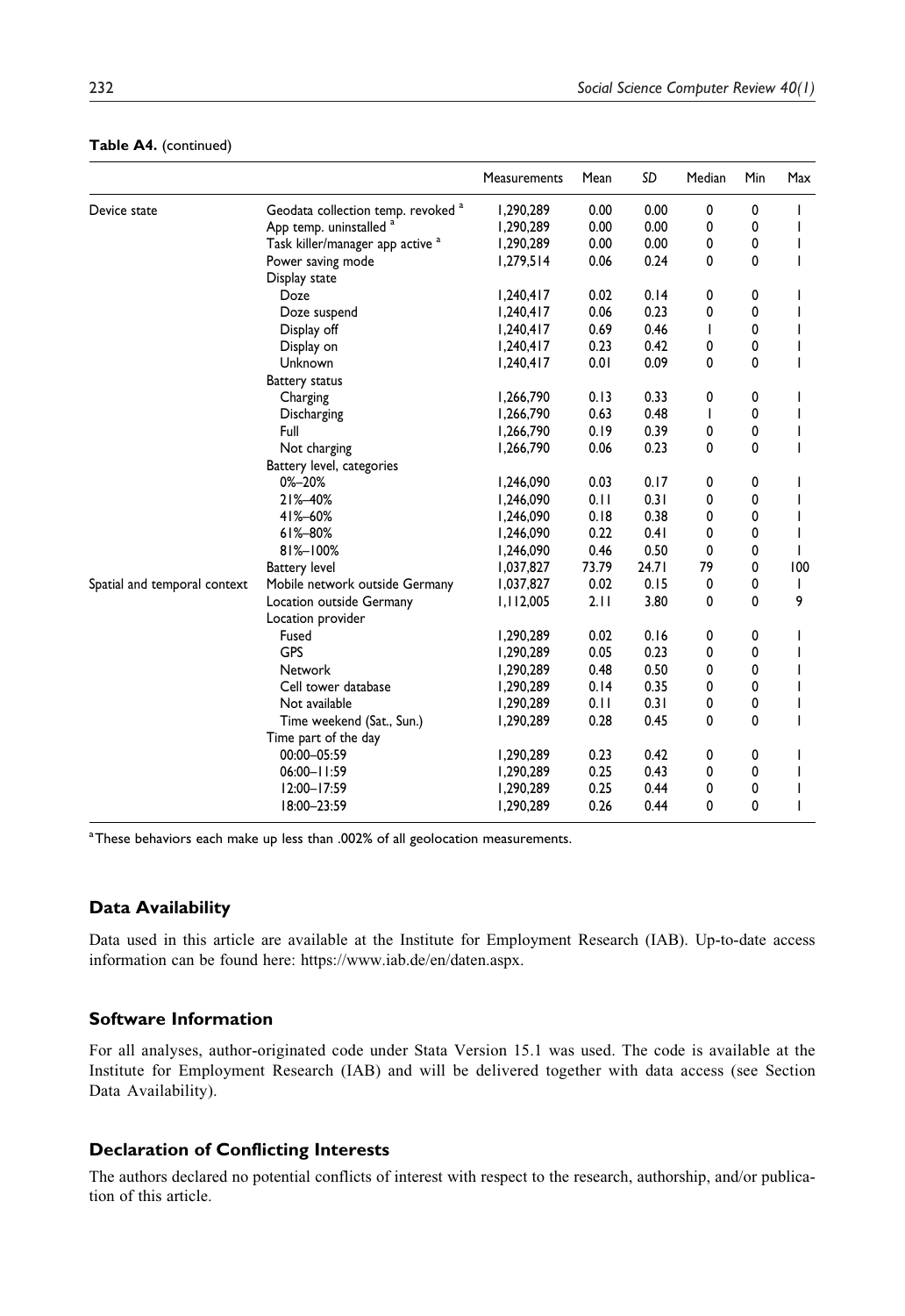#### Funding

The authors disclosed receipt of the following financial support for the research, authorship, and/or publication of this article: Georg-Christoph Haas' time was supported by the German Research Foundation (DFG) through the Collaborative Research Center SFB 884 "Political Economy of Reforms" (Project A9) [139943784 to Markus Frölich, Florian Keusch, and Frauke Kreuter].

#### Notes

- 1. This model could alternatively be stated as a zero-inflated count model. Given our numbers of observations and explanatory variables, such models are computationally very demanding, and maximum-likelihood estimation is often unstable. The chosen linear regression model produces less efficient but otherwise consistent estimates of our parameters without commitment to functional form and distributional assumptions (Angrist & Pischke, 2009, p. 197). We also estimated the occurrence variables using a logit specification and achieved comparable marginal effects to the coefficients from the linear regression model.
- 2. In the case of the app "Fake GPS with joystick," latitude and longitude values were simply switched.

#### **References**

- Angrist, J. D., & Pischke, J.-S. (2009). Mostly harmless econometrics: An empiricist's companion. Princeton University Press.
- Antoun, C., Conrad, F. G., Couper, M. P., & West, B. T. (2018). Simultaneous estimation of multiple sources of error in a smartphone-based survey. Journal of Survey Statistics and Methodology, 7(1), 93-117.
- Blunck, H., Kjærgaard, M. B., & Toftegaard, T. S. (2011). Sensing and classifying impairments of GPS reception on mobile devices. In K. Lyons, J. Hightower, & E. M. Huang (Eds.), Proceedings of the 9th International Conference on pervasive computing (pp. 350–368). Springer.
- Breen, R., Karlson, K. B., & Holm, A. (2018). Interpreting and understanding logits, probits, and other nonlinear probability models. Annual Review of Sociology, 44(1), 39–54.
- Casilari, E., Santoyo-Ramón, J. A., & Cano-García, J. M. (2016). Analysis of a smartphone-based architecture with multiple mobility sensors for fall detection. PloS One, 11(12), e0168069.
- Chen, Z., Lin, M., Chen, F., Lane, N. D., Cardone, G., Wang, R., Li, T., Chen, Y., Choudhury, T., & Campbell, A. T. (2013). Unobtrusive sleep monitoring using smartphones. Proceedings of Seventh International Conference on Pervasive Computing Technologies for Healthcare and Workshops (pp. 145–152). Institute for Computer Sciences, Social Informatics and Telecommunications Engineering.
- Couper, M. P. (2019). Mobile data collection: A survey researcher's perspective. Mobile Apps and Sensors in Surveys (MASS) Workshop. Mannheim University & Utrecht University, March 4.
- Elevelt, A., Lugtig, P., & Toepoel, V. (2019). Doing a time use survey on smartphones only: What factors predict nonresponse at different stages of the survey process? Survey Research Methods, 13(2), 195-213.
- Ferreira, D., Dey, A. K., & Kostakos, V. (2011). Understanding human-smartphone concerns—A study of battery life. In K. Lyons, J. Hightower, & E. M. Huang (Eds.), Proceedings of the Ninth International Conference on Pervasive Computing (pp. 19–33). Springer.
- Google. (2019a). Android Oreo (Version 8.0). https://www.android.com/versions/oreo-8-0/
- Google. (2019b). Google's APIs for Android—Fused Location Provider Client: getLastLocation. https://devel opers.google.com/android/reference/com/google/android/gms/location/FusedLocationProviderClient .html#getLastLocation
- Harari, G. M., Müller, S. R., Aung, M. S. H., & Rentfrow, P. J. (2017). Smartphone sensing methods for studying behavior in everyday life. Current Opinion in Behavioral Sciences, 18, 83-90.
- Hargittai, E. (2018). Potential biases in big data: Omitted voices on social media. Social Science Computer Review, 38(1), 10–24.
- Hosio, S., Ferreira, D., Goncalves, J., van Berkel, N., Luo, C., Ahmed, M., Flores, H., & Kostakos, V. (2016). Monetary assessment of battery life on smartphones. Proceedings of the 2016 CHI Conference on Human Factors in Computing Systems (pp. 1869–1880). Association for Computing Machinery.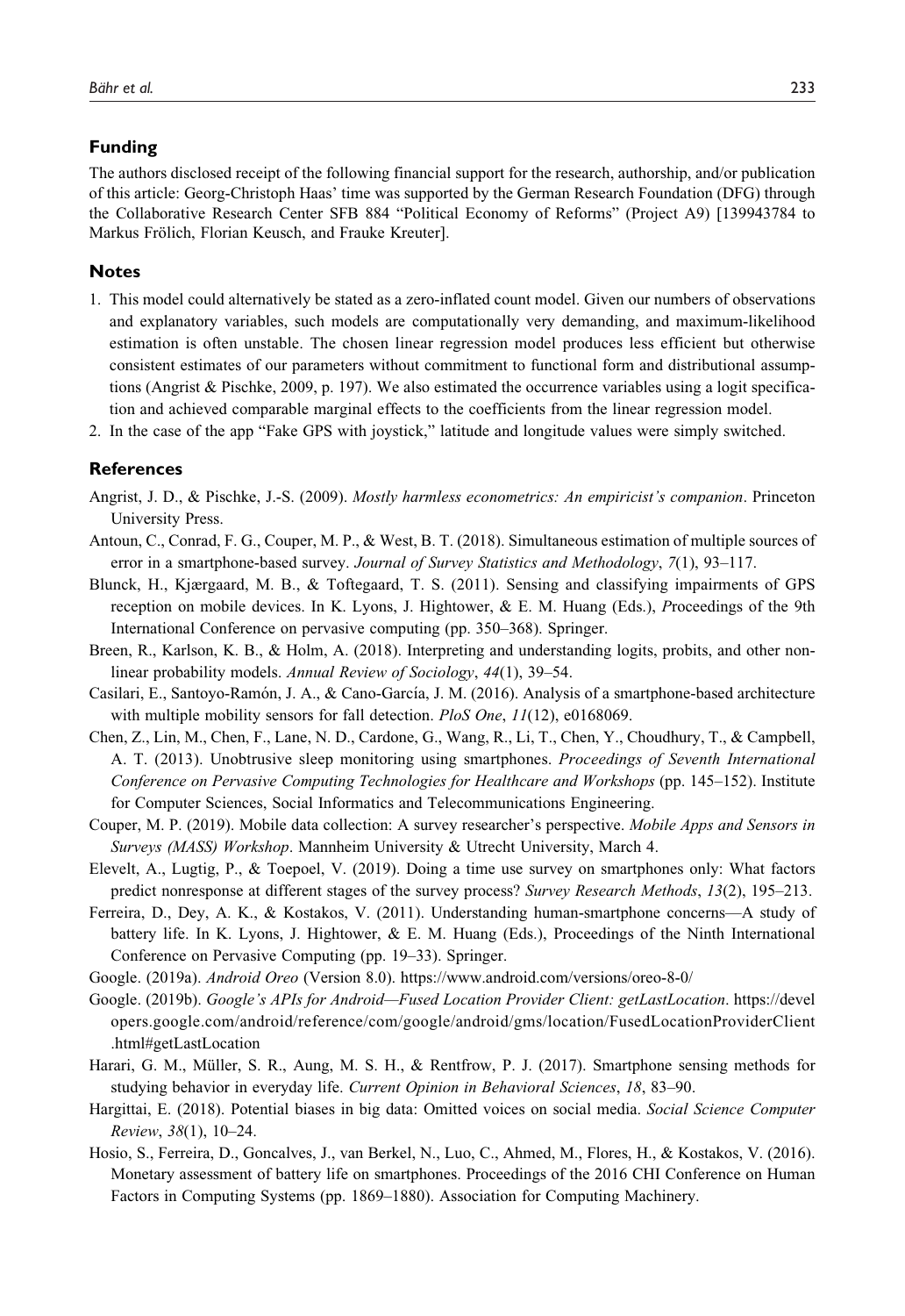- Jäckle, A., Burton, J., Couper, M. P., & Lessof, C. (2019). Participation in a mobile app survey to collect expenditure data as part of a large-scale probability household panel: Coverage and participation rates and biases. Survey Research Methods, 13(1), 23–44.
- Jäckle, A., Gaia, A., Lessof, C., & Couper, M. P. (2019). A review of new technologies and data sources for measuring household finances: Implications for total survey error (Understanding Society Working Paper Series No. 2019-02). https://www.understandingsociety.ac.uk/sites/default/files/downloads/workingpapers/2019-02.pdf
- Kelly, D., Smyth, B., & Caulfield, B. (2013). Uncovering measurements of social and demographic behavior from smartphone location data. IEEE Transactions on Human-Machine Systems, 43(2), 188-198.
- Keusch, F., Bähr, S., Haas, G.-C., Kreuter, F., & Trappmann, M. (2020a). Coverage error in data collection combining mobile surveys with passive measurement using apps: Data from a German national survey. Sociological Methods & Research. Advance Online Publication. https://doi.org/10.1177/00491241209 14924
- Keusch, F., Bähr, S., Haas, G.-C., Kreuter, F., & Trappmann, M. (2020b). Participation rates and bias in a smartphone study collecting self-reports and passive mobile measurements using a research app. AAPOR 75th Annual Conference, Virtual Conference, June 11–12.
- Kjærgaard, M. B., Blunck, H., Godsk, T., Toftkjær, T., Christensen, D. L., & Grønbæk, K. (2010). Indoor positioning using GPS revisited. In P. Floréen, A. Krüger, & M. Spasojevic (Eds.), In Pervasive computing (pp. 38–56). Springer.
- Kongsiriwattana, W., & Gardner-Stephen, P. (2016). Smart-phone battery-life short-fall in disaster response: Quantifying the gap. 2016 IEEE Global Humanitarian Technology Conference (pp. 220–225). Institute of Electrical and Electronics Engineers.
- Kreuter, F., Haas, G.-C., Keusch, F., Bähr, S., & Trappmann, M. (2018). Collecting survey and smartphone sensor data with an app: Opportunities and challenges around privacy and informed consent. Social Science Computer Review. Advance online publication.
- Lee, U., Yang, S., Ko, M., & Lee, J. (2014). Supporting temporary non-use of smartphones. Proceedings of the 2014 CHI Workshop: Refusing, Limiting, Departing: Why We Should Study Technology Non-Use Workshop (pp. 65–68). Association for Computing Machinery.
- MacCormick, J. S., Dery, K., & Kolb, D. G. (2012). Engaged or just connected? Smartphones and employee engagement. Organizational Dynamics, 41(3), 194–201.
- Metri, G., Agrawal, A., Peri, R., & Shi, W. (2012). What is eating up battery life on my SmartPhone: A case study. Proceedings of the 2012 International Conference on Energy Aware Computing. Institute of Electrical and Electronics Engineers.
- Miller, P. V. (2008). Measurement error. In P. J. Lavrakas (Ed.), Encyclopedia of survey research methods (pp. 457–461). Sage.
- Nitsche, P., Widhalm, P., Breuss, S., & Maurer, P. (2012). A strategy on how to utilize smartphones for automatically reconstructing trips in travel surveys. Procedia—Social and Behavioral Sciences, 48, 1033–1046.
- Oliver, E. (2010). The challenges in large-scale smartphone user studies. Proceedings of the Second ACM International Workshop on Hot Topics in Planet-scale Measurement (pp. 1–5). ACM.
- Onnela, J.-P., & Rauch, S. L. (2016). Harnessing smartphone-based digital phenotyping to enhance behavioral and mental health. Neuropsychopharmacology, 41, 1691–1696.
- Peltonen, E., Lagerspetz, E., Nurmi, P., & Tarkoma, S. (2016). Where has my battery gone? A novel crowdsourced solution for characterizing energy consumption. IEEE Pervasive Computing, 15(1), 6–9.

Pew Research Center. (2018). Mobile fact sheet. https://www.pewinternet.org/fact-sheet/mobile/

- Raento, M., Oulasvirta, A., & Eagle, N. (2009). Smartphones an emerging tool for social scientists. Sociological Methods & Research, 37(3), 426–454.
- Ranasinghe, C., & Kray, C. (2018). Location information quality: A review. Sensors, 18(11), E3999.

Rubin, D. B. (1976). Inference and missing data. Biometrika, 63(3), 581–592.